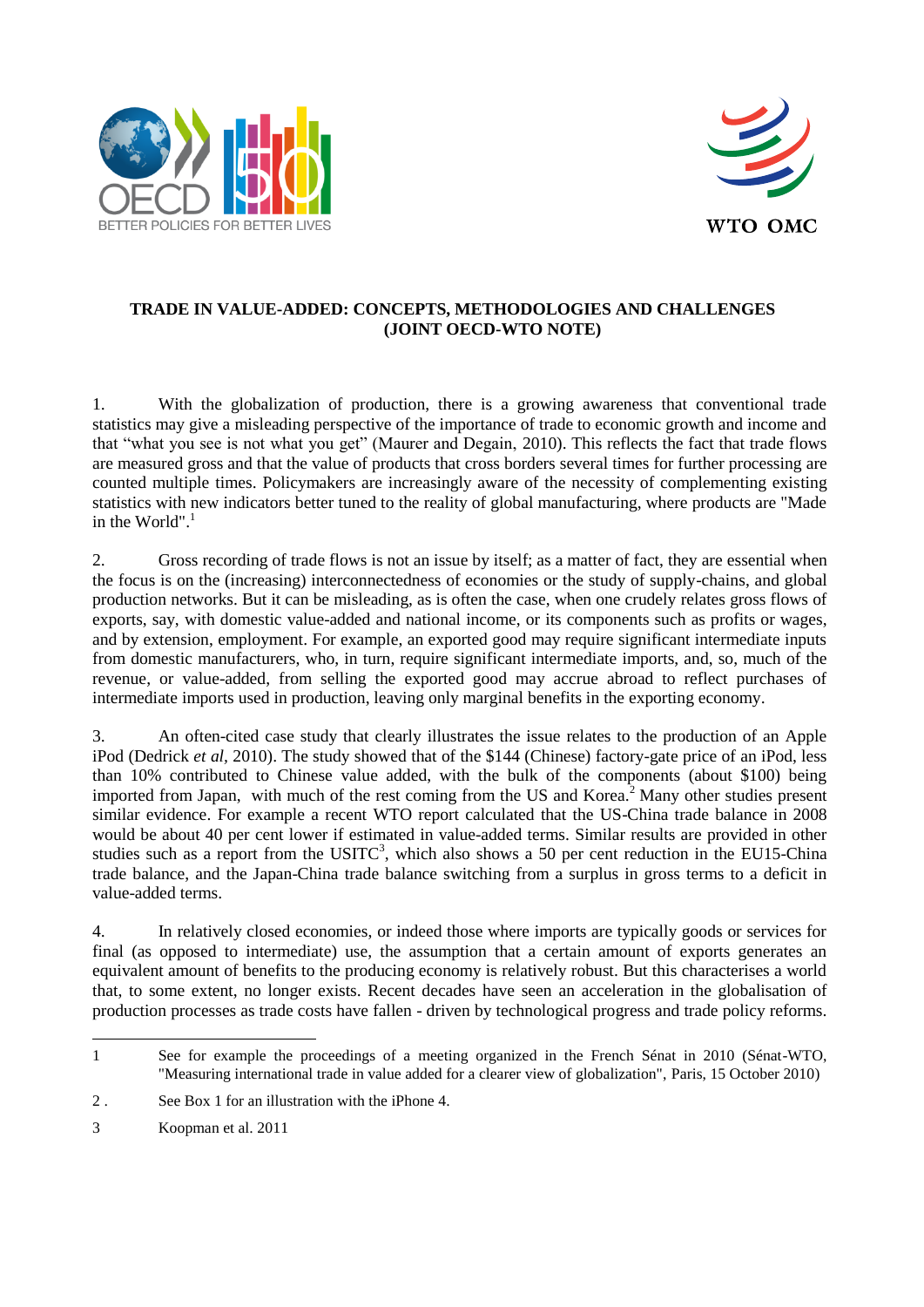As this "fragmentation of production" (Jones and Kierzkowski, 2001) has grown, so too has the potential for gross flows of trade to mislead. Innovations such as the container ship and the Internet have revolutionised trade and supply chain management in several ways; similarly, services trade liberalisation has reduced regulatory barriers in key sectors of the global logistics chain (transport, finance, telecommunications, etc.) and facilitated foreign direct investment.

#### **Box 1. Who bites the Apple? The iPhone example revisited**

Several studies have illustrated the concept of value-added trade using Apple's emblematic devices: first the iPod (Linden *et al.* 2009) and then the iPhone (Xing and Detert, 2010) and the iPad (Linden *et al.*, 2011). All these hi-tech products are assembled in the People's Republic of China and so make a significant contribution to China's exports. But Chinese value-added represents only a small share of the value of these electronic devices that incorporate components from Germany, Japan, Korea and other economies that manufacture intermediate inputs. Based on estimates provided by iSuppli and Chipworks, the table below illustrates this by identifying those countries that provide intermediate inputs into the iPhone 4.

| <b>Country</b>       | <b>Components</b>                                                    | <b>Manufacturers</b>                                                       |    | <b>Costs</b> |
|----------------------|----------------------------------------------------------------------|----------------------------------------------------------------------------|----|--------------|
| Chinese Taipei       | Touch screen, camera                                                 | Largan Precision, Wintek                                                   | S  | 20.75        |
| Germany              | Baseband, power<br>management, transceiver                           | Dialog, Infineon                                                           |    | 16.08        |
| Korea                | Applications processor,<br>display, DRAM memory                      | LG, Samsung                                                                | \$ | 80.05        |
| <b>United States</b> | Audio codec, connectivity,<br>GPS, memory, touchscreen<br>controller | Broadcom, Cirrus Logic,<br>Intel, Skyworks, Texas<br>Instruments, TriQuint |    | 22.88        |
| Other                | Other                                                                | Misc.                                                                      | \$ | 47.75        |
|                      |                                                                      | <b>Total</b>                                                               |    | 187.51       |

However, this does not tell the full story. The table only shows the value of the intermediate inputs produced by the firms but they themselves will no doubt have used intermediate imports in their production or sourced intermediate goods from domestic suppliers who in turn would have used intermediate imports. Identifying these flows is equally important, particularly, in the context of the example above, because some of those imports may have originated in China. Moreover, while the country indicated is the country where the firms producing the components are headquartered, these inputs are often produced in other countries. Infineon, for example, has several factories in China. Chinese value-added may therefore not only be limited to the final assembly costs.

To fully decompose the value added of the iPhone, and ascribe it to individual countries therefore, one cannot rely on a list of component suppliers. Information on all of the suppliers and their suppliers, and their suppliers' suppliers, and so on, is needed. What is needed therefore is a dataset that is able to link production processes within and across countries; in other words a set of international input-output tables with bilateral trade links (a global inputoutput table). Naturally, input-output tables developed by statistical offices aggregate firms into groups (sectors) of firms that produce similar products, and, as such, input-output tables will not be able to reveal the total domestic valueadded generated by the production of an iPhone in any country. However they will be able to provide such estimates for the whole economy and indeed by the sectors.

The iPhone example also highlights that beyond trade flows, more information on other income flows, particularly those related to the use of intellectual property, are required to answer the question of who ultimately benefits from trade. In other words ownership also matters: Foxconn, the company that assembles iPhones in China is a Chinese Taipei owned firm. However, part of the value-added generated and recorded in Mainland China will be repatriated to Chinese Taipei. There are various ways in which input-output based models could be refined to capture these flows and the OECD intends to explore these as part of its medium term work programme.

*Source*: Xing and Detert (2010), iSuppli, Chipworks.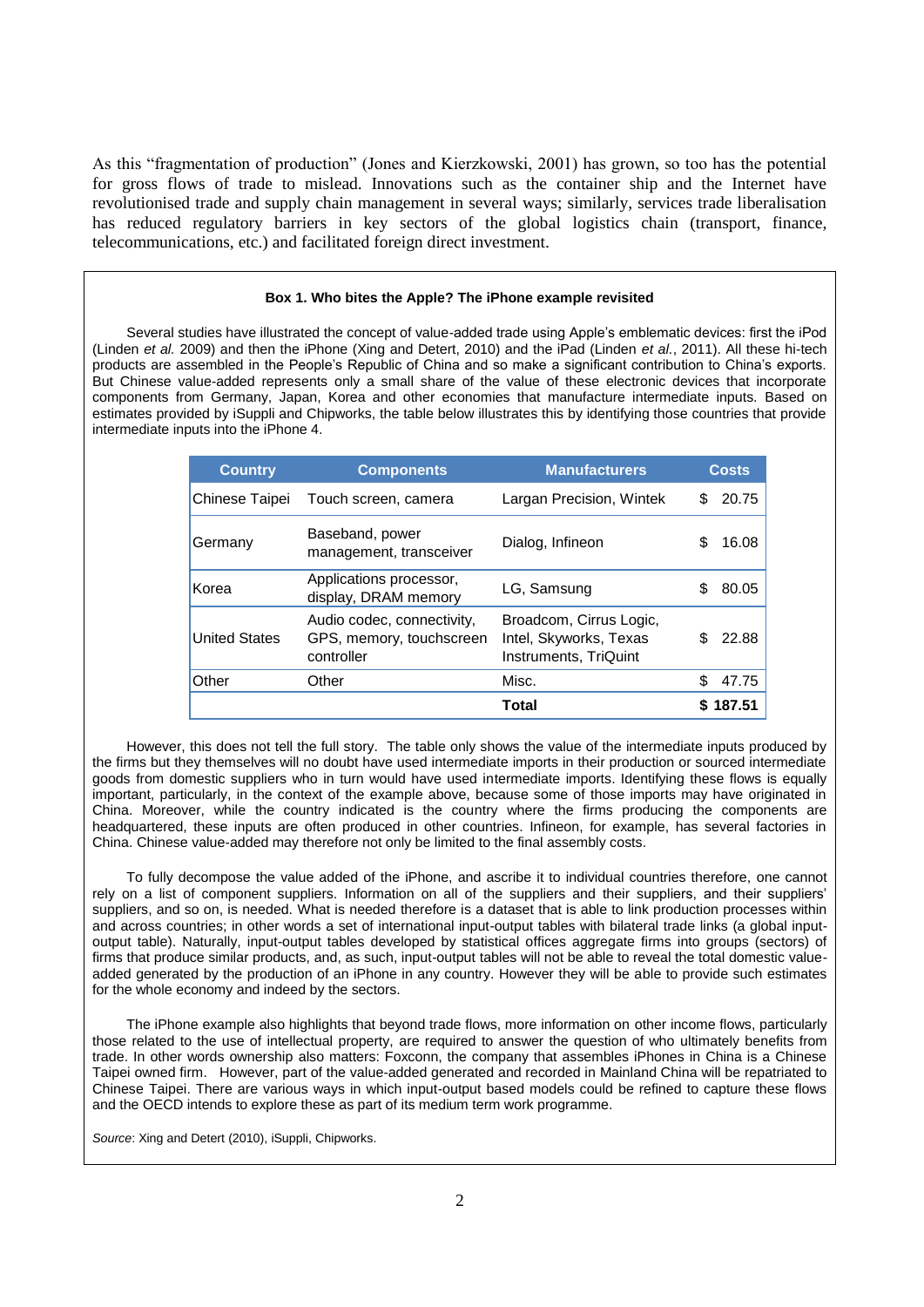5. There is a need therefore for better metrics to measure the contribution of trade to nations' valueadded, income and employment. Against this backdrop, this note has two key objectives. The first is to clarify the concept of trade in a value-added context, such that gross trade flows can be decomposed into domestic value-added components and imported components. The second is to present on-going initiatives in the measurement of trade in value-added and to discuss some of the methodological challenges ahead and to provide some insights on what could be done beyond the measurement of trade in value-added.

# **1. A framework for the measurement of trade in value-added terms**

6. Several papers, workshops and international conferences have now addressed the issue of the measurement of trade flows in the context of the fragmentation of world production.<sup>4</sup> Each of these contributions makes the case that the issue is relevant and important, and at the same time, an issue that requires the development of new trade statistics that complement those already produced. The very nature of the issue necessarily requires a coordinated international approach to build a framework and methodology, based on underlying official statistics that have widespread recognition and approval. The 'complementarity' of these new statistics helps to address three key problems with current trade statistics:

- i. The first concerns the implicit multiple counting of intermediate goods and services, thus potentially overstating the importance of trade, particularly in some goods and services. When world trade is calculated as an aggregation of all bilateral trade flows measured in gross terms, the value of the same labour, capital or intermediate input is implicitly counted as many times as it crosses a border for further processing: reflecting its *embodiment* in the good as it goes through the processing chain;
- ii. The second issue is perhaps the most important. The fact that exports increasingly embody intermediate inputs sourced from abroad makes it difficult to identify the real contribution a given export may make to an economy's material well-being, be that in terms of income or employment. Moreover, conventional trade statistics are not necessarily able to reveal those sectors of the economy where value-added originates. In developed economies a large share of the total value-added generated by manufactured exports originates in the service sector. Disentangling the domestic value chain into its sectoral components can therefore shed new light on the sources of international competitiveness and the direct and indirect employment impacts of trade;
- iii. One final issue, that the OECD intends to tackle as part of its medium term work programme, concerns the need to go 'beyond value-added'. Value-added<sup>5</sup> in a National Accounts sense reflects the compensation of resident labour, capital, non-financial assets and natural resources used in production. However, measuring flows of value-added reflects only part of the 'global trade' story. The fragmentation of production processes often involves fragmentation within a multinational enterprise. In that sense part of value-added, or at least part of what is referred to as operating surplus in the National Accounts, may be repatriated to the parent company. This may be a straight forward transfer from the affiliate to the parent (recorded as profit repatriation) or it may reflect payments for the use of those intellectual property products that are not recognised as produced assets in the National Accounts. Either way the point is that even estimates of value-

 4 . An OECD-World Bank workshop on "new metrics for global value chains" was organised on 21 September 2010. WTO hosted a Global Forum on Trade Statistics on 2-4 February 2011, in collaboration with Eurostat, UNSD and UNCTAD.

<sup>5</sup> It also includes 'other taxes and subsidies on production', *i.e*., those taxes and subsidies that are unrelated to the quantity, price of volume of goods and services produced.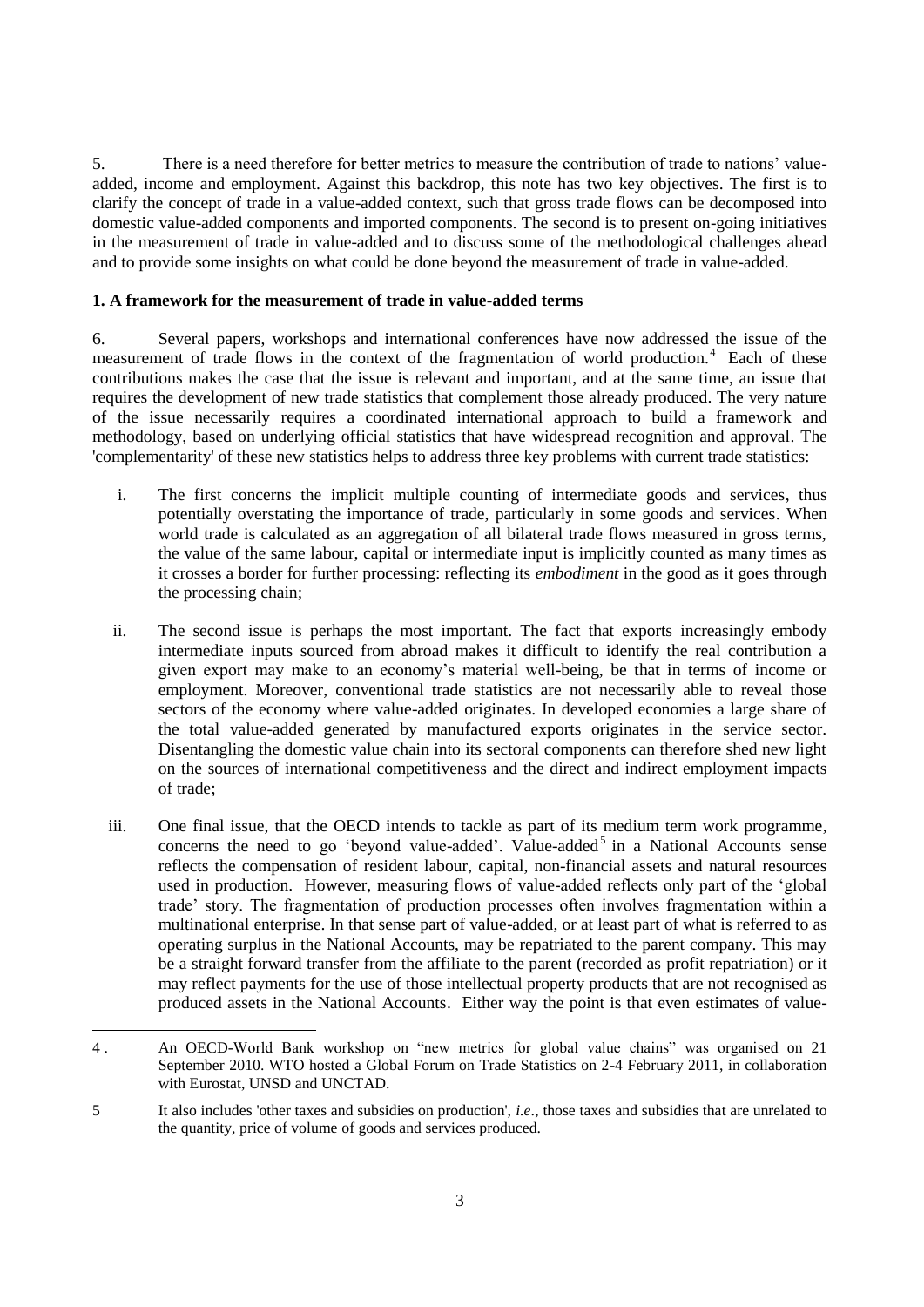added in trade may not provide the full picture of the importance of trade to an economy. Increasingly what also matters is where the value-added ends up. In this context it is important to recognise that the delineation of intellectual property products into those that are referred to as 'produced' (e.g. software) and those that are referred to as 'non-produced' (e.g. trademarks) makes a significant difference.

7. Even if measuring trade in value added does not provide the full story about the operation of global production networks, it does provide more meaningful measures of the importance of trade to economic growth. <sup>6</sup> The underlying concept is not particularly contentious, and there is widespread agreement that it reflects for a given export, the percentage or amount of domestic value-added that is generated by the export, throughout the production chain. In other words any given export can be decomposed into value-added contributions from different domestic industries and different foreign industries.

8. Several approaches can be used to shed some light on the value-added content of trade flows but many of these only provide part of the story. The iPod example given above for example, only tells the story for one single product but it also only tells the story about where intermediate inputs where directly sourced in the first preceding link in the production chain. It does not, for example, reflect where the intermediate inputs used in making the iPod's intermediate inputs were sourced,

9. A particular challenge is to disentangle domestic and foreign value-added in the context of highly fragmented production networks where "circular" trade takes place: inputs are shipped abroad and then come back as more processed products. Circular trade is particularly important in North America (especially between Mexico and the USA), but is also significant in Europe and in Eastern Asia. Conventional statistics do not provide a measure of domestic and foreign value-added in bilateral trade flows. Therefore, researchers often 'harmonize' Input-Output (I-O) tables from different countries and link them with bilateral trade data in order to estimate the share of domestic value-added both in exported and imported goods and services. In addition, when working on bilateral balances in value-added terms, one needs to fully track down foreign value-added to the original source country. Indeed, part of the value of the imports from the last known exporting country may originate from third countries (and even, as mentioned, include re-imports from the domestic economy). As shown below, this requires a full set of inter-country I-O tables, where all bilateral exchanges of intermediate goods and services are accounted for: in other words an **international input-output table.**

10. A last remark is that despite their shortcomings for understanding international trade linked to global production networks, traditional trade statistics tracking the physical movement of goods (gross accounting) remain fully relevant from an analytical point of view. The concept of "value-added" is useful to understand where economic activity and jobs are generated, not only internationally along the supply chains, but also domestically, as each exporting sector relies on intermediate inputs in goods and services purchased from other domestic suppliers. In other words, measuring trade in value added is very important to understand the supply side of international trade and identify the respective sources of competitiveness. But on the demand side, gross trade flows tell us how much consumers, firms and administrations have spent on imported goods and services. Although even here some care is needed as the goods and services recorded in conventional trade statistics don't always change ownership, particularly if the products are

<sup>6</sup> . In particular, WTO director-general Pascal Lamy has, on many occasions, expressed this view. See for example his column in the *Financial Times*, 24 January 2011.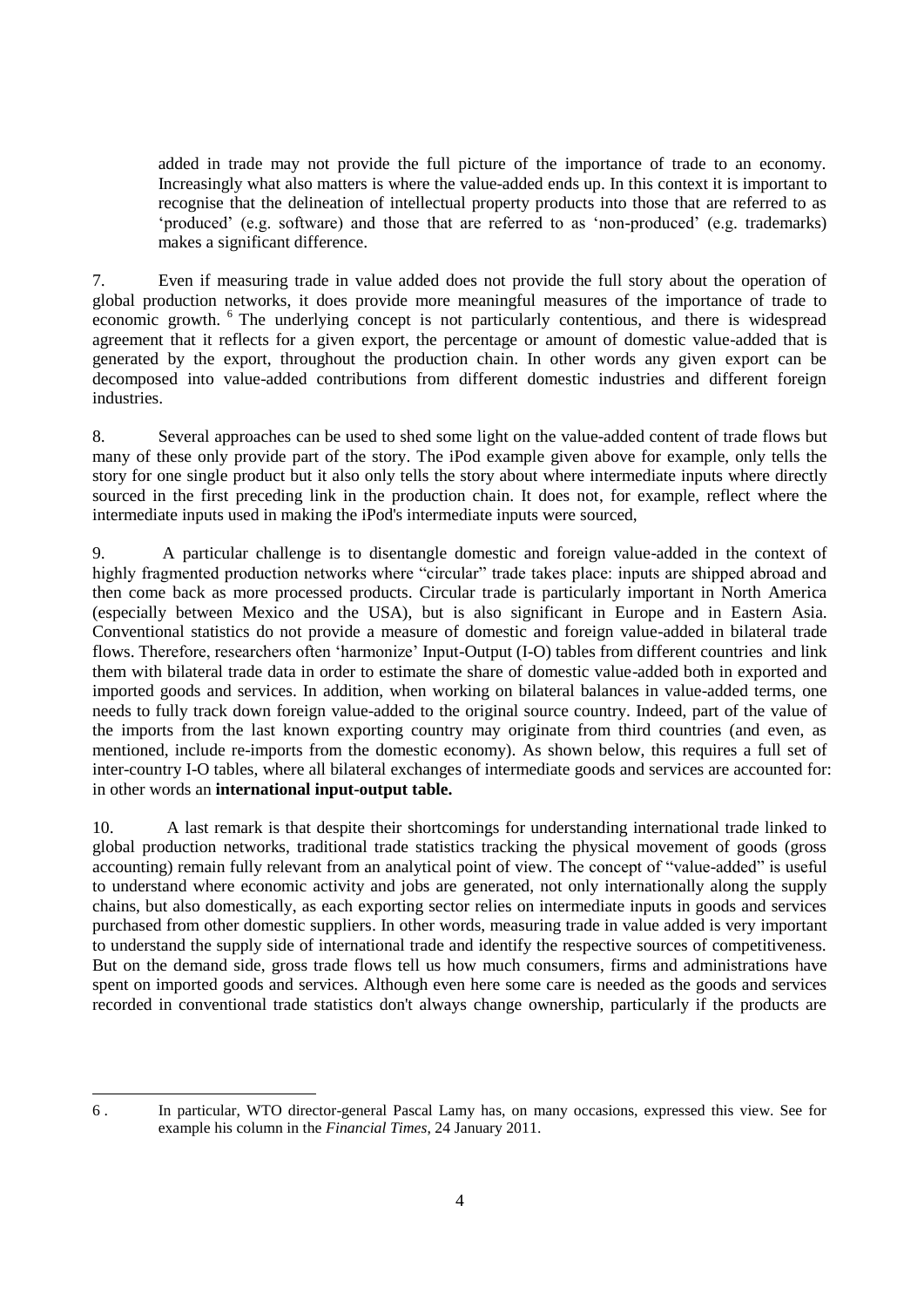processed within affiliates of multinational enterprises or they are, as is increasingly the case, sent abroad for further processing without any cash transaction occurring for the underlying goods to be processed.<sup>7</sup>

11. While the literature on trade in value-added is quite technical, it has attracted a lot of attention from policymakers.<sup>8</sup> What initially seemed a concern for trade statisticians is now understood as a key issue for the policy debate. For example, Pascal Lamy notes that "the statistical bias created by attributing commercial value to the last country of origin perverts the true economic dimension of the bilateral trade imbalances. This affects the political debate, and leads to misguided perceptions".<sup>9</sup> Recently, the French Senate devoted a special seminar to the related statistical and policy issues.  $10$ 

# *1.1 Policy drivers*

12. What can we expect from developing these new statistics on international trade? There are at least six areas where measuring trade in value-added brings a new perspective and is likely to impact policy choices:

- *Global imbalances*: Accounting for trade in intermediate parts and components, and taking into account 'trade in tasks', does not change the overall trade balance of a country with the rest of the world - it redistributes the surpluses and deficits across partner countries (see Box 2). When bilateral trade balances are measured in gross terms, the deficit with final goods producers (or the surplus of exporters of final products) is exaggerated because it incorporates the value of foreign inputs.<sup>11</sup> The true imbalance is therefore also with the countries who have supplied inputs to the final producer. As pressure for rebalancing increases in the context of persistent deficits, there is a risk of protectionist responses that target countries at the end of global value chains on the basis of an inaccurate perception of the origin of trade imbalances.
- *Market access and trade disputes:* Measuring trade in value added sheds new light on today's trade reality, where competition is not between nations, but between firms. Competitiveness in a world of global value chains means access to competitive inputs and technology. Optimum tariff structure in such a situation is flat (little or no escalation) and reliable (contractual arrangements within supply chains, especially between affiliated establishments, tend to be long term). Outsourcing and offshoring of elaborate parts and components can only take place in situations where the regulatory frameworks are non-discriminatory, and intellectual property is respected. WTO's World Trade Report 2011 on preferential trade agreements reveals that more and more PTAs are going beyond preferential tariffs, with numerous non-tariff areas of a regulatory nature being included in the agreements. According to the report, global production networks may be

<sup>7</sup> . The recent revision to the System of National Accounts (the 2008 SNA) fully reflects the ownership principle and, so, the value of imports and exports in the 2008 SNA does not include the value of intra-firm trade or goods sent abroad for processing, when no exchange of ownership takes place.

<sup>8</sup> . See Annex I for a brief overview of the literature.

<sup>9</sup> . *Financial Times*, 24 January 2011.

<sup>10</sup> WTO and Commission des Finances du Sénat, (2011) "Globalization of industrial production chains and measurement of trade in value added", Conference proceedings.

<sup>11.</sup> See Maurer and Degain (2010). Koopmans *et al.* (2010) find that the domestic value added of Chinese exports is on average 60%.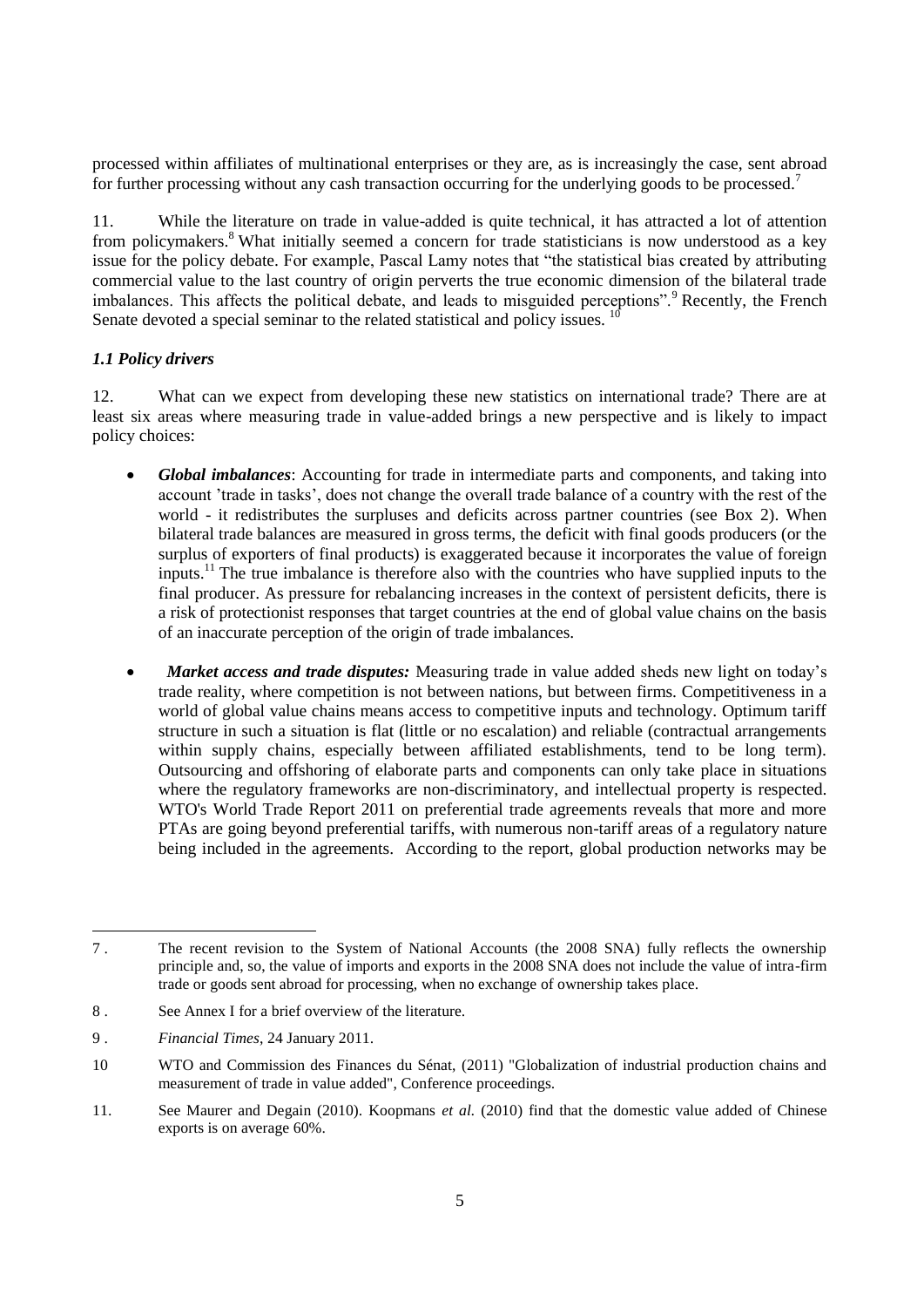prompting the emergence of these "deep" PTAs as good governance on a range of regulatory areas is far more important to these networks than further reductions in already low tariffs.  $12$ 

 Moreover, in the context of the fragmentation of production and global value chains, mercantilist-styled 'beggar thy neighbour' strategies can turn out to be 'beggar thyself' miscalculations. As mentioned earlier, domestic value-added is not only found in exports but also in imports: some goods and services are intermediates shipped abroad whose value comes back to the domestic economy embodied in imports. As a consequence, tariffs, non-tariff barriers and trade measures –such as anti-dumping rights– are likely to impact domestic producers in addition to foreign producers. For example, a study of the Swedish National Board of Trade on the European shoe industry highlights that shoes "manufactured in Asia" incorporate between 50% and 80% of European Union value-added. In 2006, anti-dumping rights were introduced by the European Commission on shoes imported from China and Vietnam. An analysis in value-added terms would have revealed that EU value-added was in fact subject to the anti-dumping rights.<sup>13</sup>

<sup>12</sup> WTO (2011) "World Trade Report 2011: The WTO and preferential trade agreements: From co-existence to coherence".

<sup>13.</sup> "Adding value to the European Economy. How anti-dumping can damage the supply of globalised European companies. Five case studies from the shoe industry", Kommerskollegium, National Board of Trade, Stockholm, 2007.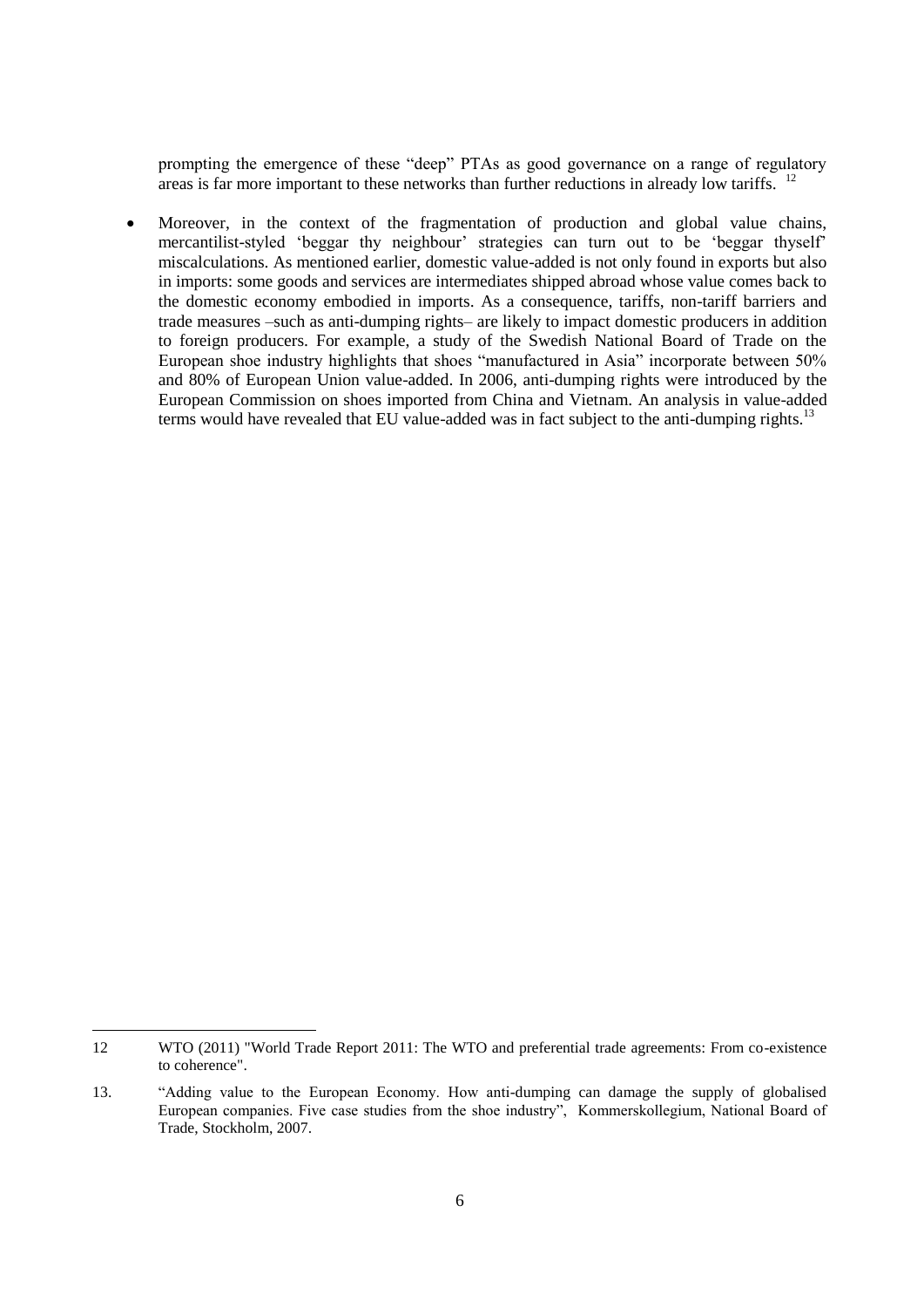# **Box 2. The balance of trade in gross and value-added terms (the iPhone example continued)** "*It is easy to observe, that all calculations concerning the balance of trade are founded on very uncertain facts and suppositions*." (David Hume, *Of the Balance of Trade*, 1742) To understand how the measurement of trade in value-added affects bilateral trade balances, we can use the setting of the iPhone example described in Box 1. Assuming that 10 million iPhones are exported from China to the US, the iPhone trade represents a trade deficit of USD 1,646 million for the US economy (this is simply calculated as the difference between US exports of intermediate inputs to China –USD 229 million– and US imports of assembled iPhones –USD 1,875 million–, see the Figure below). In gross terms, there is only a deficit between China and the US. USA CHN Final good 1,875 **Components** 229 TWN DEU **KOR** ROW 207 161 800 Assembly 413 65 **?** suppliers **?** suppliers **?**

In (relatively crude) value-added terms, however, China adds only a small share of domestic value-added to the iPhone corresponding to the value of the assembly work. As highlighted in the list of costs presented in Box 1, most of the components of the iPhone are sourced from economies outside China. Let's assume that Chinese assembly costs are USD 6.50 per iPhone (and are part of the miscellaneous costs in Box 1). In (relatively crude) value-added terms, the Table below shows that the US trade deficit is not only with China but also with Chinese Taipei, Germany, Korea and the rest of the world. The overall trade deficit (vis-à-vis the world) stays unchanged at USD 1,646 million.

| US trade balance in iPhones with: CHN TWN DEU KOR ROW World |     |  |  |                            |
|-------------------------------------------------------------|-----|--|--|----------------------------|
| Gross                                                       |     |  |  |                            |
| Value added                                                 | -65 |  |  | -207 -161 -800 -413 -1,646 |

The references to ' relatively crude' above reflect the fact that no account is made in the example for the suppliers of the suppliers. It is likely that manufactured components from Chinese Taipei, Germany and Korea themselves incorporate inputs from other countries – possibly including the USA. The above calculation would have to be adjusted to fully take into account the value-added by each country in the supply chain. This is why we need to add on the above figure upstream input suppliers and why the calculation can only be done if we have all the information about all the producers involved.

 *The impact of macro-economic shocks*: The 2008-2009 financial crises was characterised by a synchronised trade collapse in all economies. Authors have discussed the role of global supply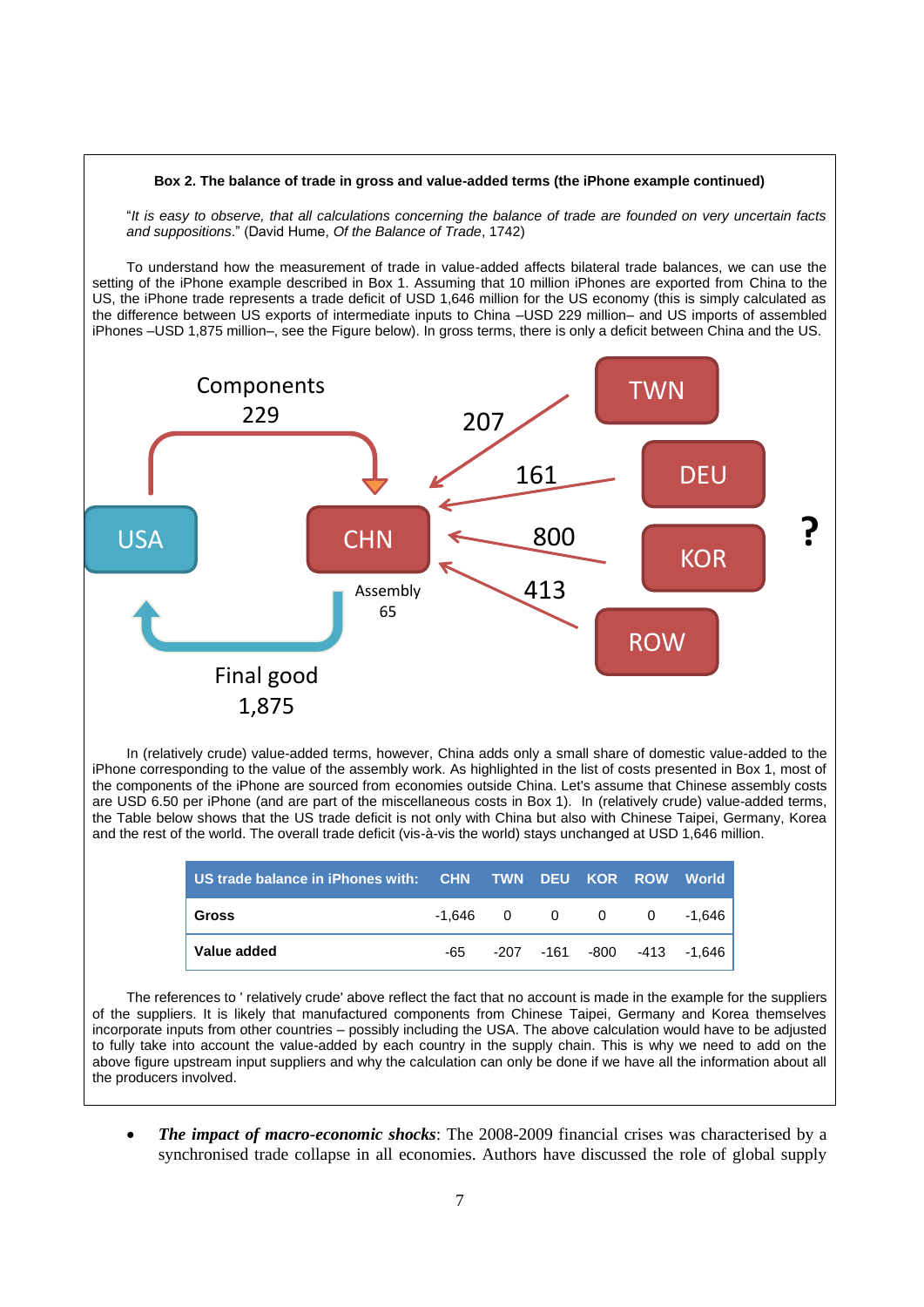chains in the transmission of what was initially a shock on demand in markets affected by a credit shortage. In particular, the literature has emphasized the "bullwhip effect" of global value chains.<sup>14</sup> When there is a sudden drop in demand, firms delay orders and run down inventories with the consequence that the fall in demand is amplified along the supply chain and can translate into a standstill for companies located upstream. A better understanding of value-added trade flows would provide tools for policymakers to anticipate the impact of macro-economic shocks and adopt the right policy responses. Any analysis of the impact of trade on short-term demand is likely to be biased when looking only at gross trade flows. This was again more recently demonstrated in the aftermath of the natural disaster that hit Japan in March 2011. <sup>15</sup>

- *Trade and employment:* Several studies on the impact of trade liberalisation on labour markets try to estimate the 'job content' of trade. Such analysis is only relevant if one looks at the valueadded of trade. What the value-added figures can tell us is where exactly jobs are created. Decomposing the value of imports into the contribution of each economy (including the domestic one) can give an idea of who benefits from trade. The EU shoe industry example given above can be interpreted in terms of jobs. Traditional thinking in gross terms would regard imports of shoes manufactured in China and Viet Nam by EU shoe retailers as EU jobs lost and transferred to these countries. But in value-added terms, one would have to account for the EU value-added and while workers may have indeed lost their job in the EU at the assembly stage, value-added based measures would have highlighted the important contribution made by those working in the research, development, design and marketing activities that exist because of trade (and the fact that this fragmented production process keeps costs low and EU companies competitive). When comparative advantages apply to "tasks" rather than to "final products", the skill composition of labour imbedded in the domestic content of exports reflects the relative development level of participating countries. Industrialised countries tend to specialise in high skill tasks, which are better paid and capture a larger share of the total value added. A WTO and IDE-JETRO study on global value chains in East Asia shows that China specializes in low-skill types of jobs. Japan, on the contrary, has been focusing in export activities intensive in medium and high skill labour, while importing goods produced by low-skilled workers. The study also shows that the Republic of Korea was adopting a middle-of-the ground position (in 2006), but was also moving closer to the pattern found in Japan.<sup>16</sup>
- *Trade and the environment:* Another area where the measurement of trade flows in value-added terms would support policymaking is in the assessment of the environmental impact of trade. For example, concerns over greenhouse gas emissions and their potential role in climate change have triggered research on how trade openness affects CO2 emissions. The unbundling of production and consumption and the international fragmentation of production require a value-added view of trade to understand where imported goods are produced (and hence where CO2 is produced as a consequence of trade). Various OECD studies note that the relocation of industrial activities can have a significant impact on differences in consumption-based and production based measures of CO2 emissions (Ahmad *et al*., 2003, Nakano *et al.*, 2009).
- *Trade, growth and competitiveness:* Likewise, indicators of competitiveness such as 'revealed comparative advantage' are affected by the measurement of trade in gross terms. Going back to

<sup>14.</sup> See Escaith *et al.* (2010) and Lee *et al.* (1997).

<sup>15</sup> See an application of international IO on "Japan's earthquake and tsunami: International trade and global supply chain impacts", VoxEU, April 2011 at http://www.voxeu.org/index.php?q=node/6430

<sup>16</sup> See WTO and IDE-JETRO (2011).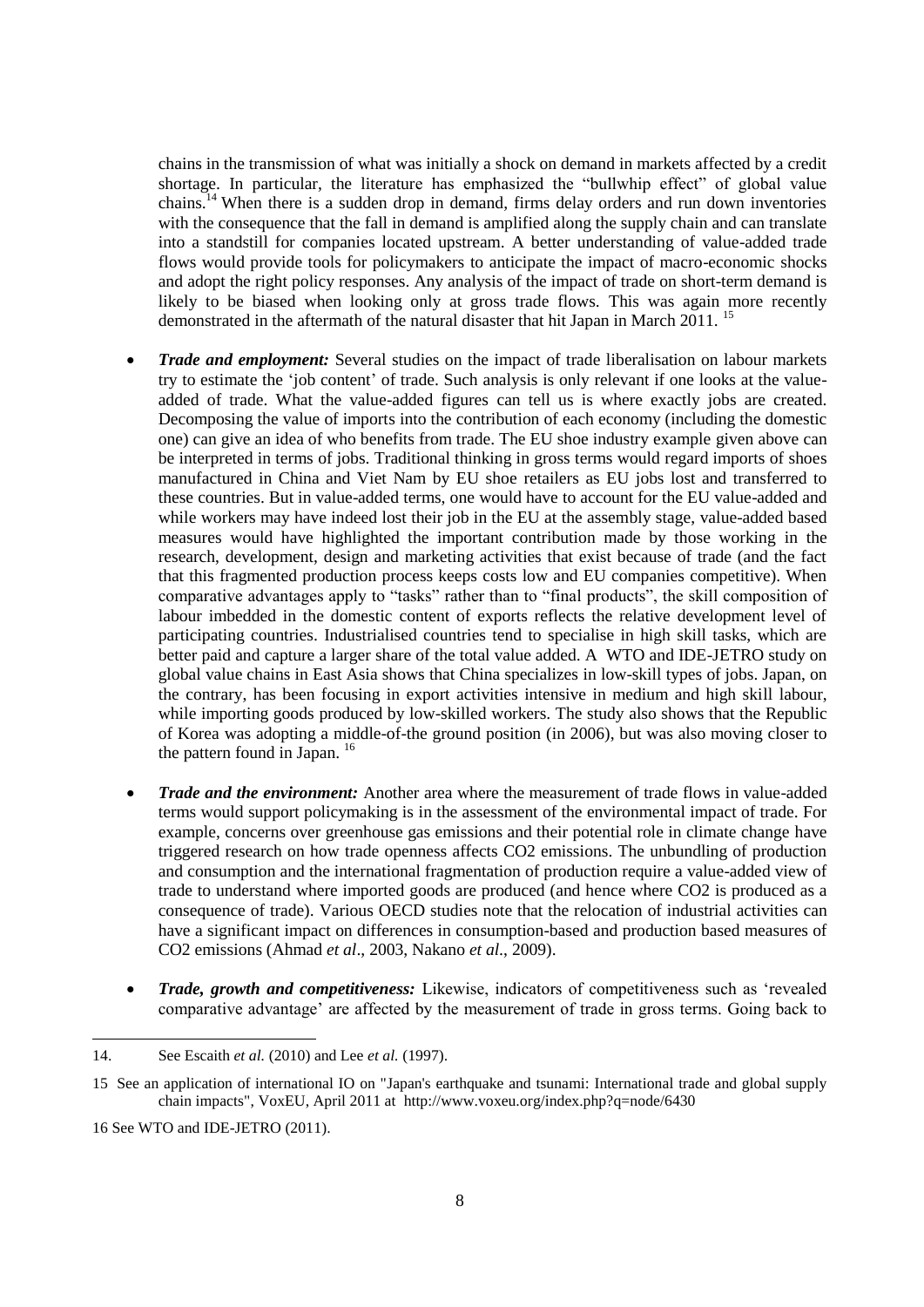the iPhone example, traditional trade statistics suggest that China has a comparative advantage in producing iPhones but with value-added measures its comparative advantage is in assembly work. Having in mind development strategies and the concerns of policymakers to identify export sectors and promote industrial policies, the analysis of the export competitiveness of industries cannot ignore the fragmentation of production and the role of trade in intermediates.

13. The above examples make a compelling case for the production of trade statistics in value-added terms. There is no doubt that such analysis is highly relevant from a policy perspective. The challenge and indeed difficulty relates to the international dimension of the statistics; in other words those related to the construction of a global, or international, input-output table. While national statistical institutes have an important role to play here, as providers of underlying national data, there is clearly a role and need for an international organisation to coordinate and harmonise national statistics in order to create a multi-regional research tool. As described below, the OECD and WTO are looking to motivate such an initiative in cooperation with other international organisations, national statistics offices and research projects.

#### *1.2 Conceptual framework*

14. In a perfect world with perfect information it would be possible to decompose every single product in a value-added chain that was able to identify where the value-added originated by tracing the value-added throughout the production chain.

15. Conceptually (ignoring taxes and subsidies for simplicity) it is possible to decompose any particular product with value  $V^p$  into the value-added generated in country *i* such that the total value of

$$
V^p = \sum_i V A_i^p \tag{I}
$$

16. This is relatively clear and simple. However complications can arise when aggregating up for a whole industry group or for a whole economy, as shown in the example below.

17. Consider an economy *i* that produces only two products *a* and *b* for export, with product *a* exported to country *j* for further processing before being re-imported into country *i* for use in the production of *b*. Let's assume that 100 units of *a,* with value 200, are produced and exported and then used in the production of 100 units of product *c,* with value 300, that are in turn used in the production of 100 units of *b* that are exported with value 400. Let's further assume, for simplicity, that each unit of *a* is produced entirely in country *i;* in other words no intermediate inputs are directly or indirectly sourced from abroad. Let's also assume that apart from the intermediate imports referred to above all the value-added in *b* is also generated in country *i* only.

18. Following (I) above, it is at least, in theory, possible to show that the 100 units of *a* generated 200 units of domestic value-added (in country *i*) and the 100 units of *b* generated 300 units of domestic valueadded (in country  $i - 200$  from the production of *a* and 100 from the final step in the production of *b*). We know that total gross exports in the economy were equal to 600 (200 of  $a + 400$  of  $b$ ), which to some extent overstates the contribution of overall trade to the economy, but simply summing the value-added contribution at the product level (the value-added generated by *a* - 200 - and the total value added generated in producing *b -* 300) will also overestimate the significance of trade in this context, as the overall value-added generated in the economy through the sale of both *a* and *b* is only 300; reflecting the fact that of the 300 units of value-added generated through the production of b, 200 units reflect the embodiment of product *a*, whose value-added is separately shown under the production of *a.*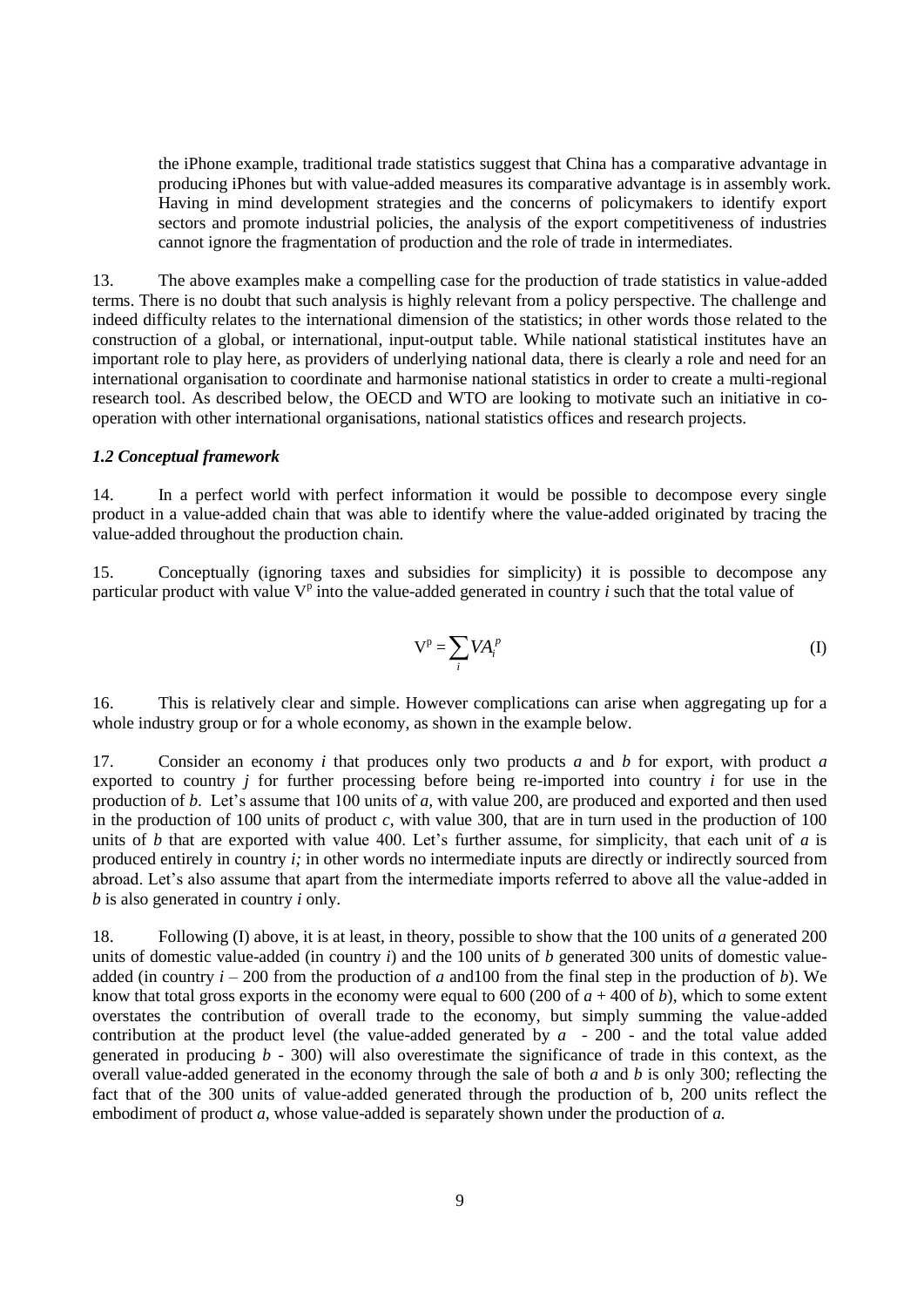19. In this context it's important to note that the level of detail through which information is presented makes a difference; a point we develop below.

20. In practice of course we will never have the level of detail needed to conduct a value-added decomposition for all individual products in the way theorised above, so it will be necessary to use aggregated data. A pragmatic approach to doing this is by exploiting Input-Output tables, which are readily available in many (notably OECD) economies.

21. Input-output tables are designed to measure the interrelationships between the producers of goods and services (including imports) within an economy and the users of these same goods and services (including exports). In this context they can be used to estimate the contribution that imports make in the production of any good (or service) for export. For example, if a motor car manufacturer imports certain components (e.g. the chassis) the direct import contribution will be the ratio of the value of the chassis to the total value of the car. And if the car manufacturer purchases other components from domestic manufacturers, who in turn use imports in their production process, those imports are included in the car's value. These indirect imports should be included in any statistic that attempts to measure the contribution of imports to the production of motor cars for export. The total direct and indirect imports are known as 'import content of exports', or 'embodied imports'.

22. In an input-output framework the relationship between producers and consumers can be simply described as follows:

$$
g = A * g + y \qquad \text{where:}
$$

*g*: is an n\*1 vector of the output of n industries within an economy.

*A*: is an n\*n matrix describing the interrelationships between industries (known as the technical coefficients matrix); where  $a_{ii}$  is the ratio of inputs from domestic industry *i* used in the output of industry *j*.

*y*: is an n\*1 vector of final demand for domestically produced goods and services, including exports.

23. Assuming that all goods produced by any particular industry are homogenous, total imports embodied directly and indirectly within exports and the additional domestic activity induced by this additional production can be calculated thus:

Import content of exports =  $m^*(1-A)^{-1*}e$ , where:

*m*: is a 1<sup>\*</sup>n vector with components  $m_i$  (the ratio of imports to output in industry *j*)

*e*: is a n\*1 vector of exports by industry.

24. In the same way, one can estimate the total indirect and direct contribution of exports to valueadded by replacing the import vector *m* above with an equivalent vector that shows the ratio of value-added to output (v). So, the contribution of exports to total economy value-added is equal to:

$$
v^*(I-A)^{-1*}e \tag{II}
$$

25. At the whole economy level this works fine, both for imports, if we accept the fact that they are measured gross, and importantly for value-added. Returning to the example above the approach would accurately record the 300 contribution total exports made to value-added. In addition, policy makers are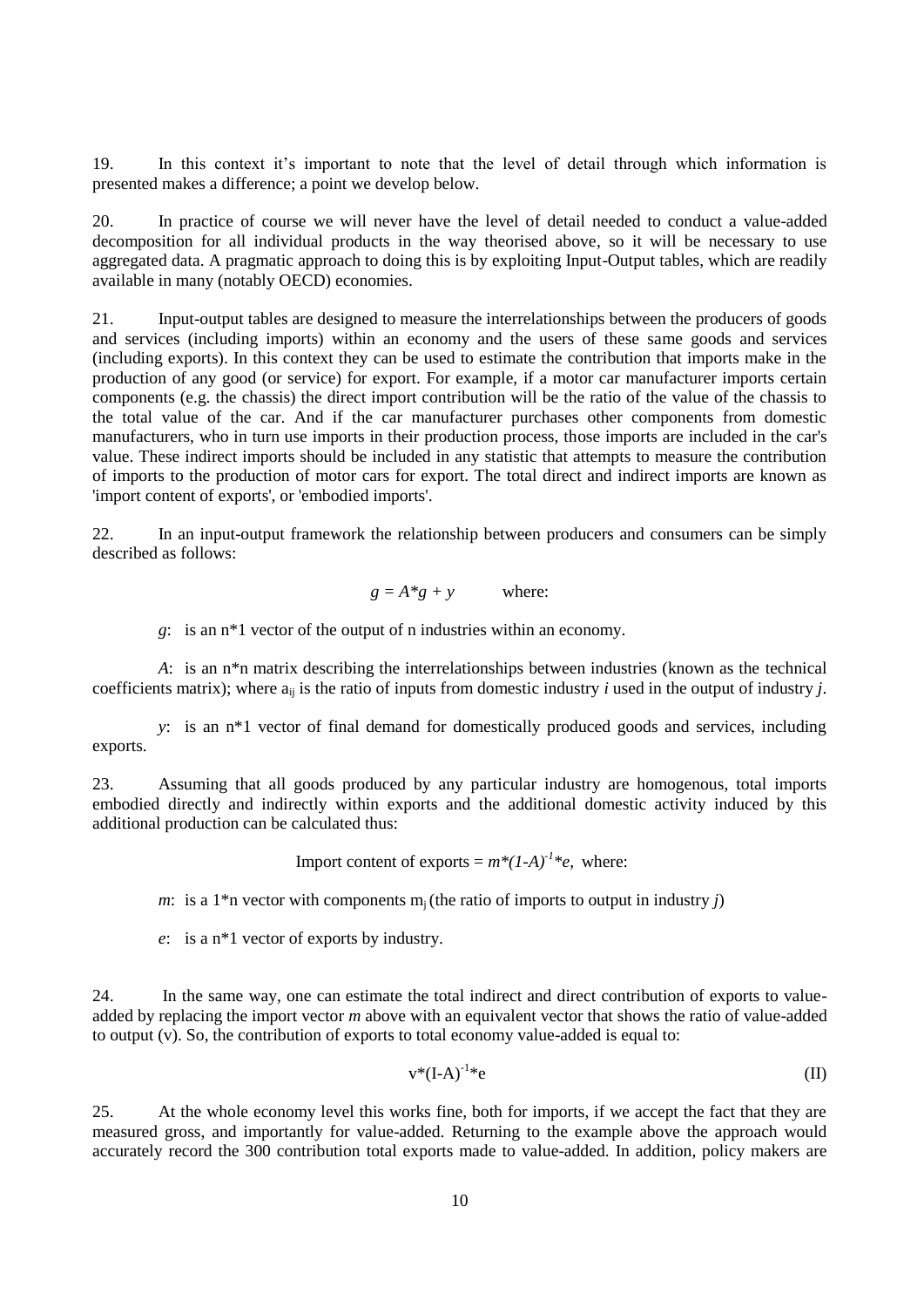equally interested in understanding the contribution that specific sectors make to the domestic content of exports, both directly and indirectly. In advanced industrialised economies, a large share of global GDP (and employment) accrues to services, while international trade remains largely dominated by goods. Yet, identifying backwards linkages from those export oriented sectors producing tradable goods (agriculture, manufacture) allows to map where the domestic value added was created. The break-up of domestic content by direct and indirect sectoral value added reveals that a large chunk of the value originates indirectly from service sectors. This break-down is particularly important when identifying the sources of national competitiveness, which may rest in up-stream sectors which are not considered as exporters by traditional statistics, or measuring the employment impact of export production.

26. An additional level of complexity arises because imports may often themselves embody some domestic value-added (re-imports), which can be significant for economies that are intricately part of a global value chain. In order to trace this value, an international input-output table is needed; a table that in effect reallocates imports and exports to intermediate consumption or final domestic demand (such as household and government final consumption and capital formation).

27. Let α be an international technical coefficients matrix with dimensions (*n\*c) \* (n\*c)*, where *c* is the number of countries and *n* is, as before, the number of industries. Further let the table be structured so that rows 1 to *n* reflect the industries of country 1, and rows  $n+1$  to  $2n$  the industries of country 2 and so on, and  $v^k_i$  is the direct value-added produced by industry *i* in country *k*, as a share of its total output. It can be shown that the total direct and indirect domestic value-added produced by industry j in country *k* is equal to:

$$
\sum_{i} \nu_i^k * L_{(kn+i)(kn+j)} \tag{III}
$$

where: 
$$
L_{ij}
$$
 is the *ij*th element of the global Leontief inverse  $(I-\alpha)^{-1}$ .

28. Similarly,

$$
\sum_{i} v_i^k * L_{(hn+i)(hn+j)}
$$
 (IV)

reflects the total value-added generated in country *k* for unit output of industry *j* in country *h*, and

$$
v^k_i * L_{(hn+i)(hn+j)}
$$
 (V)

reflects value-added generated by industry *i* in country *k* for unit of output of industry *j* in *h,* providing a mechanism that shows the contributions made across different sectors of the economy.

29. Therefore, for any given export by an industry, it should be possible to decompose the entire value into:

- (i) the domestic value-added generated in its production, both directly from the main producing industry, and indirectly via transactions between domestic industries and via transactions between domestic and foreign industries; and
- (ii) the imported value-added generated in producing the imports used in production (excluding any part of the import value that reflects domestic value-added)

30. As such an international input-output table will allow users and policy makers to decompose the entire value of any good, exported by industry I, in the following way: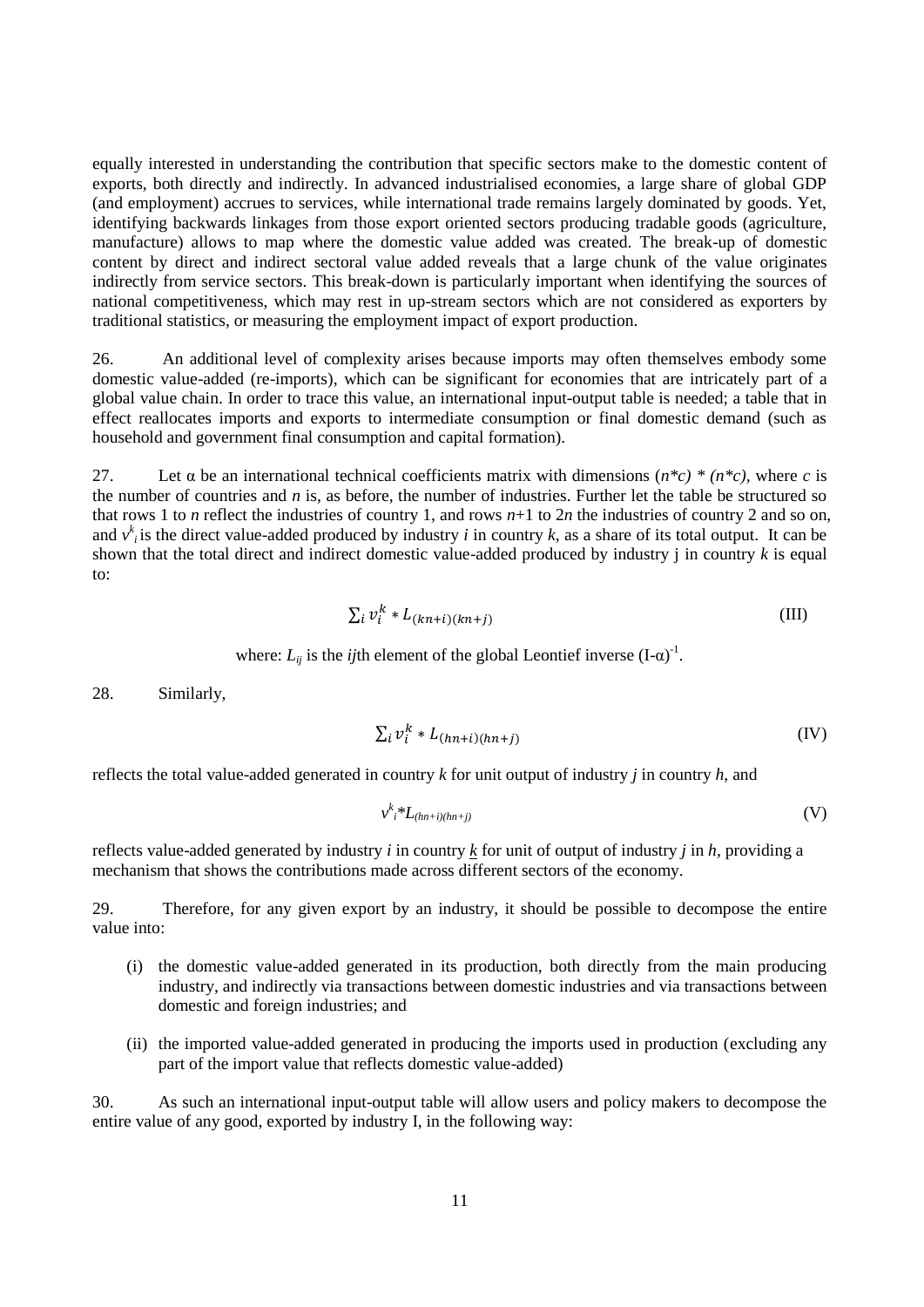| Direct                                                                                       | domestic value- Indirect domestic value- Indirect imported value- Indirect domestic value- |                                                                 |                          |
|----------------------------------------------------------------------------------------------|--------------------------------------------------------------------------------------------|-----------------------------------------------------------------|--------------------------|
| added generated via purely added (broken down by added embodied in<br>added from industry I. |                                                                                            |                                                                 |                          |
|                                                                                              | domestic                                                                                   | transactions,   producing country and   imports (broken down by |                          |
|                                                                                              | $down \quad by \quad all \mid industry)$ .<br>broken                                       |                                                                 | all domestic industries) |
|                                                                                              | domestic industries.                                                                       |                                                                 |                          |

31. The ability to generate output such as this is, in itself, beneficial to policy makers interested in the real contribution that industries make to economic growth, and indeed employment (as the flows above can be reformulated to show employment contributions), since they can be used to assess the domestic content of both imports and exports. The approach provides a mechanism to shed light on current trade balances in a number of new ways, that presents flows in value-added both on a bilateral country basis and also at the sectoral level. Two important metrics fall out of this. The first, key indicator, is bilateral balances based on where the value-added is consumed as final domestic demand, illustrating the scale of the global production chain across sectors and countries, so, for example, the value-added generated by country A in producing exports to country B for further processing before being exported for final domestic consumption in country C would be recorded as imports of value-added by country C from country A, even though the no direct transaction occurred between A and C. The second metric is to look at bilateral balances in the context of direct bilateral trade flows, i.e. to record the flows of value-added embodied in gross exports and imports. Although very similar to the key indicator in practice, this is an important complement that aims to record flows from the reporting country's importer and exporter perspective. So whilst the key indicator would record value-added flows from A to C, on the basis of where the valueadded is finally consumed, the complement would record flows of value-added from A to B, on the basis of the trade flows.

# **2. Measuring the value-added content of trade in practice**

32. As emphasised in the previous section, measuring the value-added content of trade requires an international input-output table. Constructing such a table is a data-intensive process and presents numerous challenges. This section describes the work undertaken at the OECD to harmonise singlecountry input-output tables which form the basis of the construction of an international input-output database that can be used to estimate trade in value-added terms. Appendix 2 presents all on-going initiatives to build such tables. The section also discusses techniques to estimate bilateral trade flows of intermediate goods and services and describes refinements that are designed to produce more robust estimates of the value-added content of trade.

## *2.1 The construction of an international input-output table*

33. The following steps describe how an international input-output table is being built in the OECD. The key challenge here is to identify and create links between exports in one country and the purchasing industries (as intermediate consumption) or final demand consumers in the importing country. In this respect it's important to note that the data issues faced by the OECD in this regard are similar to those confronted by other initiatives, such as IDE-JETRO (Asian Input-Output Tables) or the World Input Output Database project, with whom (as well as the US-ITC) the OECD and WTO have been coordinating actively in order to share experiences and derive a set of best practices..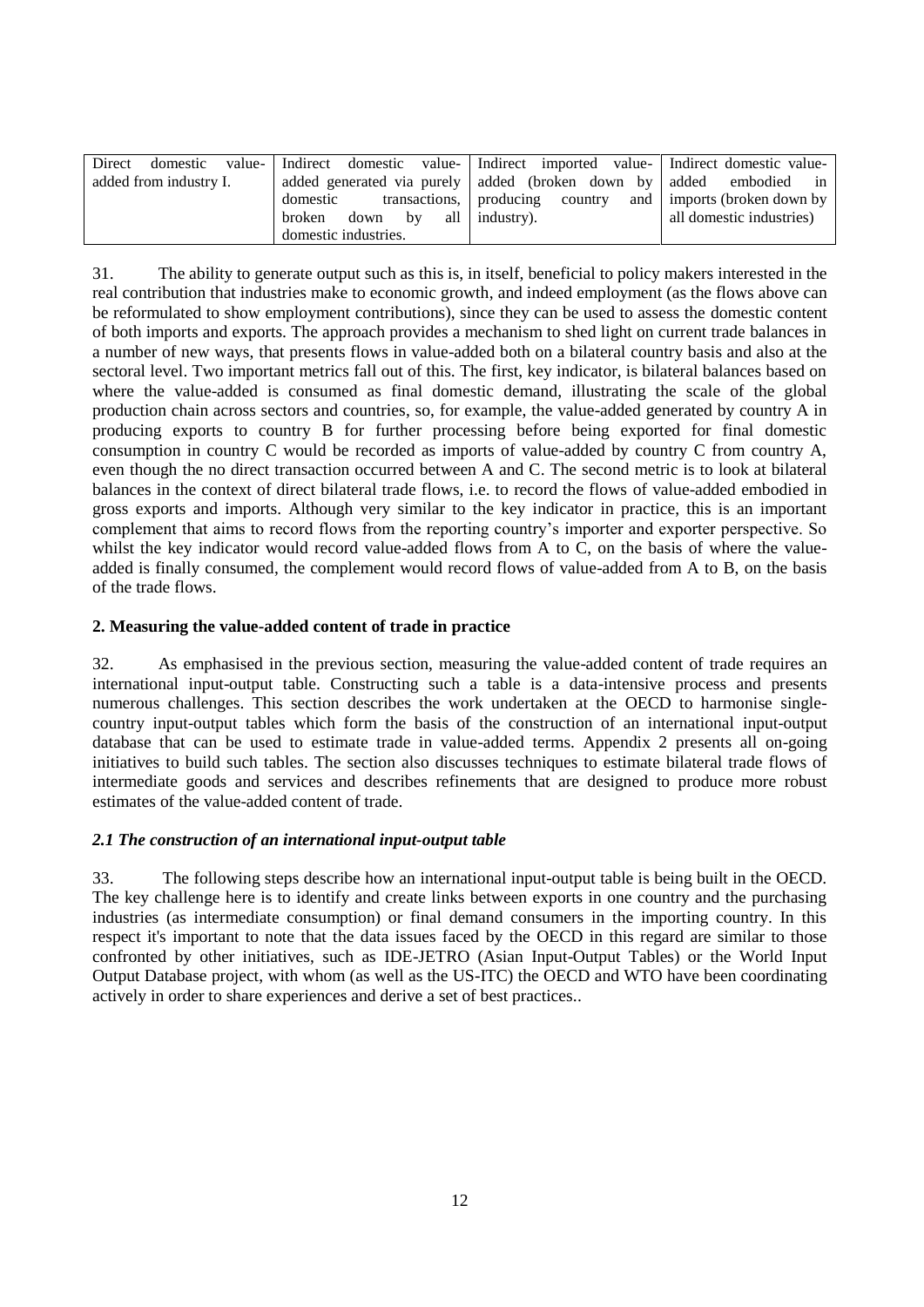34. The data sources at OECD are harmonised input-output tables and bilateral trade coefficients in goods and services, derived from official sources.<sup>17</sup> The model specification and estimation procedures can be summarized as follows:

- a) Preparation of I-O tables for reference years using the latest published data sources e.g. Supply and Use tables (SUTs), National Accounts and trade statistics;
- b) Preparation of bilateral merchandise data by end-use categories for reference years. The published trade statistics are adjusted for *analytical* purposes (such as confidential flows, re-exports, waste and scrap products and valuables). Trade coefficients of utility services are estimated based on cross border energy transfers. Other trade coefficients of service sectors are based on OECD Trade in Services and UN Service Trade statistics. However, many missing flows are currently estimated using econometric model estimates;
- c) Conversion of c.i.f. price based import figures to f.o.b. price based imports to reduce the inconsistency issues of mirror trade (because of asymmetry in reporting exports and imports in national trade statistics, imports of country A from B usually differ significantly from the exports reported from B to A). In an international I-O system, trade flows should be perfectly symmetric (the bilateral trade flows should be consistent at the highest relevant level of disaggregation) and consistent with the supply-utilization tables trade data;
- d) Creation of import matrices ;
- e) Total adjustment (missing sectors, trade with rest of the world, etc) and minimization of discrepancy columns using biproportional methods;

## *Harmonised input-output tables for reference years*

35. The OECD has been updating and maintaining harmonised I-O tables, splitting intermediate flows into tables of domestic origin and imports, since the mid-1990s - usually following the rhythm of national releases of benchmark I-O tables. The process of compiling the OECD's I-O database greatly depends on cooperation with national statistical institutes. Ideally, national authorities provide the latest Supply-Use tables and benchmark symmetric input-output tables (SIOTs) at the most detailed level of economic activity possible; with a basic price valuation; and, preferably, separating domestically produced and imported intermediate goods and services.

36. The first edition of the OECD I-O Database dates back to 1995 and covered 10 OECD countries with I-O tables spanning the period from the early 1970s to the early 1990s. The first updated edition of this database, released in 2002, increased the country coverage to 18 OECD countries, China and Brazil, and introduced harmonised tables for the mid-1990s. The tables are now available for 46 countries<sup>18</sup> (33 OECD and 13 non-OECD countries) with tables for the mid-2000s (mainly 2005) now available for most of them (Table 1).

 $\overline{a}$ 17 . Some research oriented initiatives have been using the GTAP data base for international input-output data. This is not however based on official sources of statistics,

<sup>18 .</sup> For more details, see also [www.oecd.org/sti/inputoutput.](file:///C:/Documents%20and%20Settings/Lesher_M/Local%20Settings/Temporary%20Internet%20Files/Content.Outlook/Local%20Settings/Temporary%20Internet%20Files/webb_c/Local%20Settings/Temporary%20Internet%20Files/Content.Outlook/AppData/Local/Microsoft/Windows/Temporary%20Internet%20Files/Viriat_M/Local%20Settings/Temporary%20Internet%20Files/Content.Outlook/AppData/Local/Microsoft/Windows/Temporary%20Internet%20Files/Content.IE5/Local%20Settings/Temporary%20Internet%20Files/Content.Outlook/AppData/Local/Microsoft/Windows/Documents%20and%20Settings/ahmad_n/Local%20Settings/Temporary%20Internet%20Files/Colin/AppData/Local/Microsoft/Windows/Temporary%20Internet%20Files/Low/Content.IE5/ISIPHGEP/www.oecd.org/sti/inputoutput)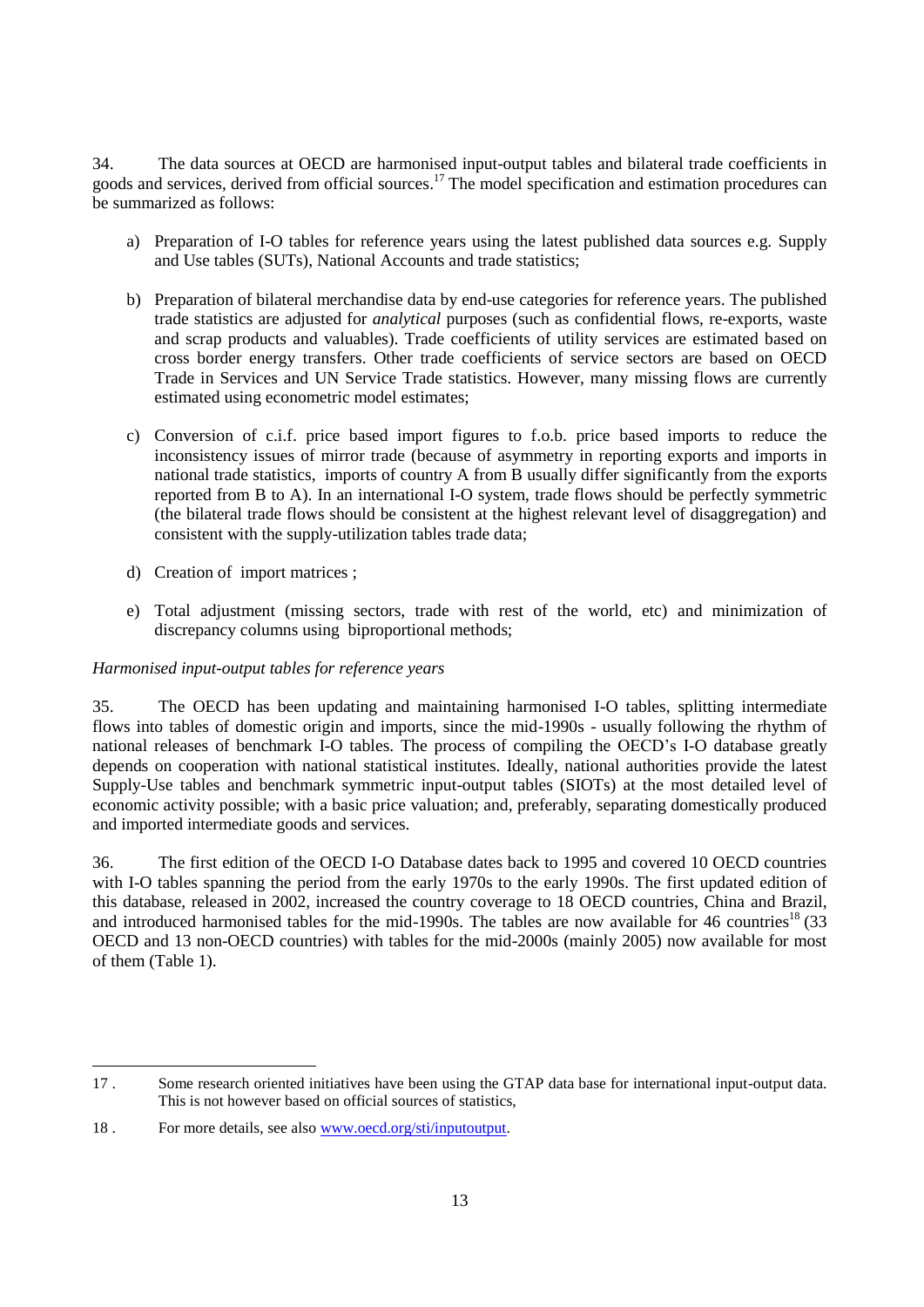| <b>OECD</b>           | mid-90s                      | early-00s                    | mid-00s | Non-OECD                             | mid-90s | early-00s | mid-00s        |
|-----------------------|------------------------------|------------------------------|---------|--------------------------------------|---------|-----------|----------------|
| Australia             | 1994/95                      | 1998/99                      | 2004/05 | Argentina                            | 1997    |           |                |
| Austria               | 1995                         | 2000                         | 2005    | <b>Brazil</b>                        | 1995    | 2000      | 2005           |
| Belgium               | 1995                         | 2000                         | 2005    | China                                | 1995    | 2000      | 2005           |
| Canada                | 1995                         | 2000                         | 2005    | Chinese Taipei                       | 1996    | 2001      | 2006           |
| Chile                 | 1996                         | $\qquad \qquad \blacksquare$ | 2003    | Cyprus                               | 1995    | 2000      | 2005           |
| <b>Czech Republic</b> | 1995                         | 2000                         | 2005    | India                                | 1993/94 | 1998/99   | 2006/07        |
| Denmark               | 1995                         | 2000                         | 2005    | Indonesia                            | 1995    | 2000      | 2005           |
| Estonia               | 1997                         | 2000                         | 2005    | Latvia                               |         |           | 2004           |
| Finland               | 1995                         | 2000                         | 2005    | Lithuania                            |         |           | 2005           |
| France                | 1995                         | 2000                         | 2005    | Malaysia                             |         | 2000      |                |
| Germany               | 1995                         | 2000                         | 2005    | Malta                                |         | 2000      | 2004           |
| Greece                | 1995                         | 2000                         | 2005    | Romania                              |         | 2000      | 2005           |
| Hungary               | 1998                         | 2000                         | 2005    | <b>Russian Federation</b>            | 1995    | 2000      | $\blacksquare$ |
| Iceland               | $\qquad \qquad \blacksquare$ |                              |         | Singapore*                           | 1995    | 2000      | 2005           |
| Ireland               | 1998                         | 2000                         | 2005    | South Africa                         | 1993    | 2000      | 2005           |
| <b>Israel</b>         | 1995                         |                              | 2004    | Thailand                             |         |           | 2005           |
| Italy                 | 1995                         | 2000                         | 2005    | Viet Nam                             |         | 2000      |                |
| Japan                 | 1995                         | 2000                         | 2005    | <b>EU27</b>                          |         |           | 2005           |
| Korea                 |                              | 2000                         | 2005    |                                      |         |           |                |
| Luxembourg            | 1995                         | 2000                         | 2005    |                                      |         |           |                |
| Mexico                |                              |                              | 2003    |                                      |         |           |                |
| Netherlands           | 1995                         | 2000                         | 2005    |                                      |         |           |                |
| New Zealand           | 1995/96                      | 2002/03                      |         |                                      |         |           |                |
| Norway                | 1995                         | 2000                         | 2005    |                                      |         |           |                |
| Poland                | 1995                         | 2000                         | 2005    |                                      |         |           |                |
| Portugal              | 1995                         | 2000                         | 2005    |                                      |         |           |                |
| Slovak Republic       | 1995                         | 2000                         | 2005    |                                      |         |           |                |
| Slovenia              | 1996                         | 2000                         | 2005    |                                      |         |           |                |
| Spain                 | 1995                         | 2000                         | 2005    |                                      |         |           |                |
| Sweden                | 1995                         | 2000                         | 2005    |                                      |         |           |                |
| Switzerland           |                              | 2001                         | 2006    |                                      |         |           |                |
| <b>Turkey</b>         | 1996                         | 1998                         | 2002    |                                      |         |           |                |
| United Kingdom        | 1995                         | 2000                         | 2005    | *: not published - internal use only |         |           |                |
| <b>United States</b>  | 1995                         | 2000                         | 2005    | Available year, -: not available     |         |           |                |

### **Table 1. Country coverage of OECD Input-Output Database (as of March 2012)**

37. The I-O tables show transactions between domestic industries but as a complement to these tables are supplementary tables which break down total imports by user (industry and category of final demand). Some countries provide these import tables in conjunction with their I-O tables but in some cases they are derived by the OECD Secretariat.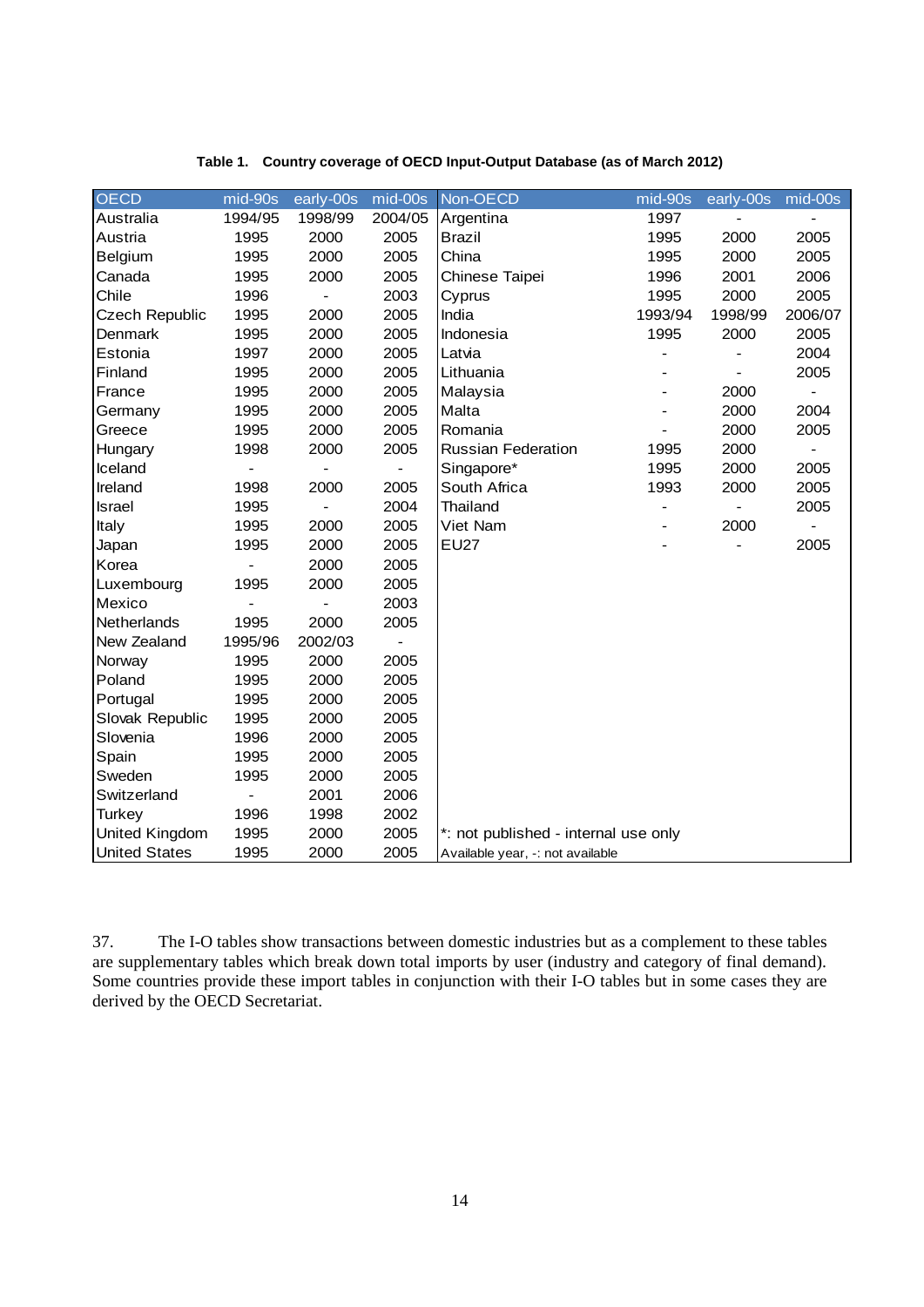| <b>ISIC Rev.3</b><br>code | <b>Description</b>                                                            |
|---------------------------|-------------------------------------------------------------------------------|
| $1+2+5$                   | 1 Agriculture, hunting, forestry and fishing                                  |
| $10+11+12$                | 2 Mining and quarrying (energy)                                               |
| $13 + 14$                 | 3 Mining and quarrying (non-energy)                                           |
| $15 + 16$                 | 4 Food products, beverages and tobacco                                        |
| $17+18+19$                | 5 Textiles, textile products, leather and footwear                            |
| 20                        | 6 Wood and products of wood and cork                                          |
| $21+22$                   | 7 Pulp, paper, paper products, printing and publishing                        |
| ×<br>23                   | 8 Coke, refined petroleum products and nuclear fuel                           |
| 24ex2423                  | 9 Chemicals exluding pharmaceuticals                                          |
| 2423                      | 10 Pharmaceuticals                                                            |
| 25                        | 11 Rubber and plastics products                                               |
| 26                        | 12 Other non-metallic mineral products                                        |
| 271+2731                  | 13 Iron & steel                                                               |
| 272+2732                  | 14 Non-ferrous metals                                                         |
| 28                        | 15 Fabricated metal products, except machinery and equipment                  |
| ×<br>29                   | 16 Machinery and equipment, nec                                               |
| ×.<br>30                  | 17 Office, accounting and computing machinery                                 |
| ۰<br>31<br>٠              | 18 Electrical machinery and apparatus, nec                                    |
| 32<br>×                   | 19 Radio, television and communication equipment                              |
| 33<br>×                   | 20 Medical, precision and optical instruments                                 |
| 34                        | 21 Motor vehicles, trailers and semi-trailers                                 |
| 351                       | 22 Building & repairing of ships and boats                                    |
| 353                       | 23 Aircraft and spacecraft                                                    |
| 352+359                   | 24 Railroad equipment and transport equipment n.e.c.                          |
| $36+37$                   | 25 Manufacturing nec; recycling (include Furniture)                           |
| 401                       | 26 Production, collection and distribution of electricity                     |
| 402                       | 27 Manufacture of gas; distribution of gaseous fuels through mains            |
| 403                       | 28 Steam and hot water supply                                                 |
| 41                        | 29 Collection, purification and distribution of water                         |
| 45                        | 30 Construction                                                               |
| 50+51+52                  | 31 Wholesale and retail trade; repairs                                        |
| 55                        | 32 Hotels and restaurants                                                     |
| 60                        | 33 Land transport; transport via pipelines                                    |
| 61                        | 34 Water transport                                                            |
| 62                        | 35 Air transport                                                              |
| 63                        | 36 Supporting & auxiliary transport activities; activities of travel agencies |
| 64                        | 37 Post and telecommunications                                                |
| 65+66+67                  | 38 Finance and insurance                                                      |
| 70.                       | 39 Real estate activities                                                     |
| 71                        | 40 Renting of machinery and equipment                                         |
| 72                        | 41 Computer and related activities                                            |
| 73                        | 42 Research and development                                                   |
| 74                        | 43 Other Business Activities                                                  |
| 75                        | 44 Public administration and defence; compulsory social security              |
| 80                        | 45 Education                                                                  |
| 85                        | 46 Health and social work                                                     |
| 90-93                     | 47 Other community, social and personal services                              |
| $95 + 99$                 | 48 Private households and extra-territorial organisations                     |

#### **Table 2. OECD Input-Output industry classification**

38. The main assumption used in creating these import matrices is the 'proportionality' assumption, which assumes that the share of imports in any product consumed directly as intermediate consumption or final demand (except exports) is the same for all users. Indeed this is also an assumption that is widely used by national statistics offices in constructing tables. This hypothesis is acceptable for industrialised countries, where there is little product differentiation between what is produced for export and what is produced for the domestic market. <sup>19</sup> It is more stretching however for developing countries, as the import content of exports is usually higher (and much higher for processing) than the import content of products destined for domestic consumption. Improving the way that imports are allocated to users will form a central part of the future work of the OECD and WTO, as well as the international statistical system, as stated in the Global Forum on Trade Statistics, in Geneva in February 2011.<sup>20</sup> This will require a better understanding of how countries estimate their import-flow matrices and lead to attempts to encourage better methods of allocation at the national level where feasible.

<sup>19</sup> The results of parallel projects at EUROSTAT on micro-data bases linking trade statistics and business registers will help characterizing better the profile of export-oriented firms.

<sup>20</sup> . Global Forum "Measuring Global Trade — Do we have the right numbers?" 2-4 February 2011, jointly organised by the United Nations Statistics Division (UNSD), the Statistical Office of the European Communities (Eurostat) with the World Trade Organization (WTO) and the United Nations Conference on Trade and Development (UNCTAD).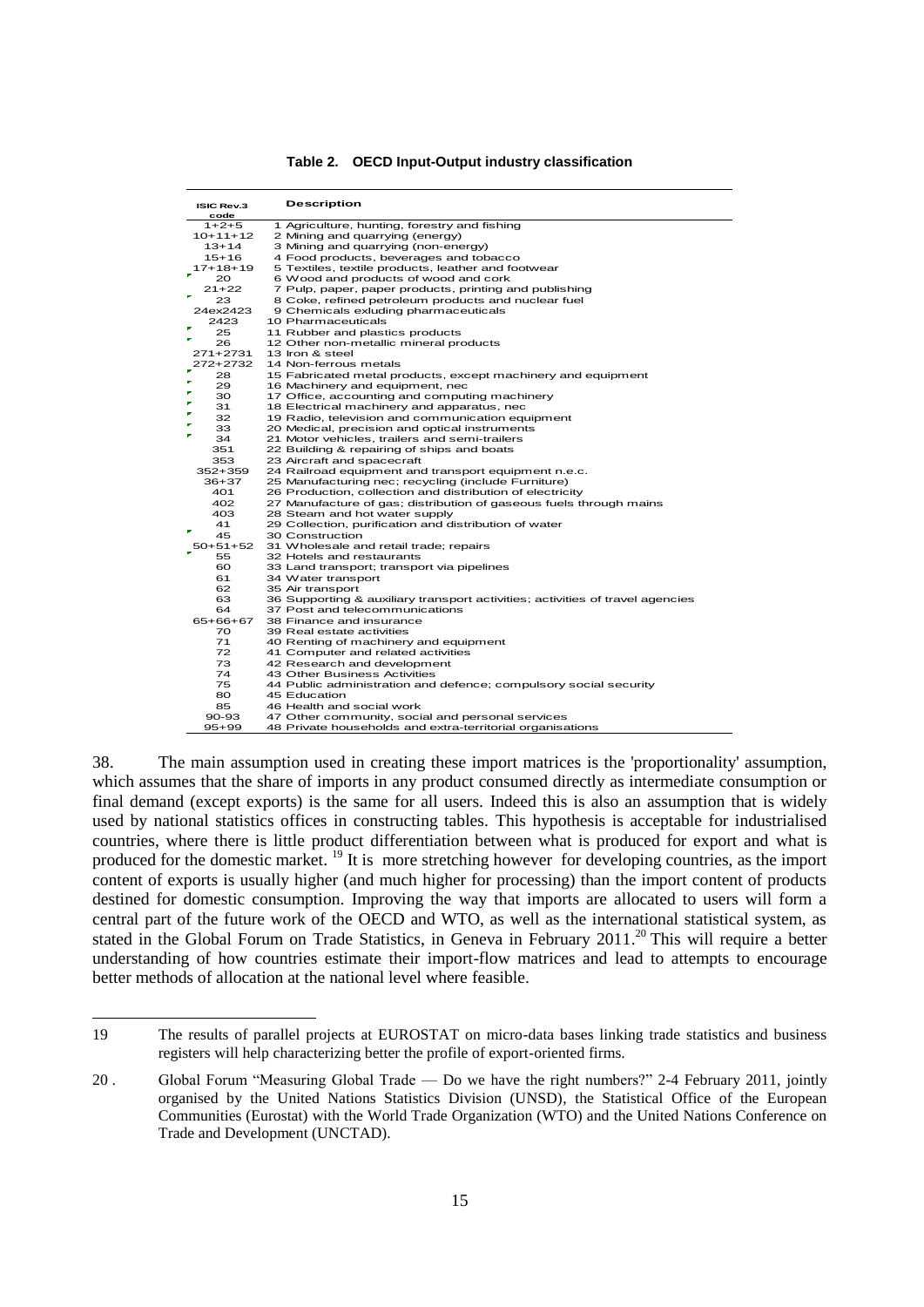39. Measuring trade in value added relates to industries' activity rather than to products, as in conventional trade statistics. The OECD's input-output tables are based on an industry by industry basis reflecting the fact that the underlying source data measures the activities and production of industries, which means that the relationships between value-added and industrial output are unaffected by statistical manipulations that will be required to build product by product based input-output tables.. The industry classification used in the current version of OECD's I-O database is based on ISIC Rev.3 (Table 2), meaning that it is compatible with other industry-based analytical datasets, and in particular with the OECD bilateral trade in goods by industry dataset (derived from merchandise trade statistics via standard Harmonised System to ISIC conversion keys). The system, by necessity (*i.e*. to maximise cross country comparability), is relatively aggregated. Differentiating between types of companies within a given sector is essential however to improve the quality of trade in value-added results (particularly in the context of exporting and non-exporting companies), and, so, part of future work will be to explore ways, using microdata that could improve the quality of results (see Ahmad and Araujo, 2011) and below.

### *Measuring bilateral trade in intermediate inputs*

40. Central to the construction of an international input-output database is the estimation of trade flows between countries. Indeed, these trade flows in intermediate goods and services are the glue which tie together the individual input-output matrices derived from national accounts. As mentioned, national sources on disaggregated bilateral trade flows show a high level of asymmetry, and are not always compatible with national account data. The OECD is currently developing a *Bilateral Trade Database by Industry and End-Use Category* (BTDIxE), 1988-2009, derived from OECD's International Trade by Commodities Statistics (ITCS) database and the United Nations Statistics Division (UNSD) UN COMTRADE database, where values and quantities of imports and exports are compiled according to product classifications and by partner country (Figure 1 for China and Figure 2 for United States). Further information on this initiative can be found in Annex III. The database will provide the basis for a finer allocation of imports by exporting country to users (intermediate consumption, household final demand, and investment) and greatly improve the quality of inter-industry trade flows in the global input-output matrix and therefore the trade in value-added results.

### *Improving the quality of the assumptions used to allocate imports to users*

41. As mentioned, the homogeneity assumption is usually made to disaggregate the use of imported intermediate goods; firm level data however reveals a large heterogeneity in the import penetration rates of firms, between those actively engaged in trade and those producing only for the domestic market. The TEC (Trade by Enterprise Characteristics) exercise<sup>21</sup> is a joint project of the OECD and Eurostat which disaggregates trade values (imports and exports) according to the characteristics of trading firms. This is achieved by linking customs data and business statistics at the level of the firm and covers virtually the entire population of a country's business and (internationally) trading population. Customs data provide volume and value and HS codes of the products traded at the 6 digit level together with the identification of the business entities involved in the international transaction. This information is then matched with company level information available in countries' business registers; which contain information on firm size and turnover, activity (industry) and ownership. Linking these two sources of firm-level information

<sup>21</sup> More information on the TEC exercise can be found in the OECD Statistics Brief n. 16 (2011) and the Eurostat website: [http://epp.eurostat.ec.europa.eu/statistics\\_explained/index.php/International\\_trade\\_by\\_enterprise\\_characteristics.](http://epp.eurostat.ec.europa.eu/statistics_explained/index.php/International_trade_by_enterprise_characteristics)  The resulting database, which displays aggregate trade values due to confidential rules, is accessible through the

OECD website:<http://stats.oecd.org/Index.aspx> >> Globalisation >> Trade by Enterprise Characteristics.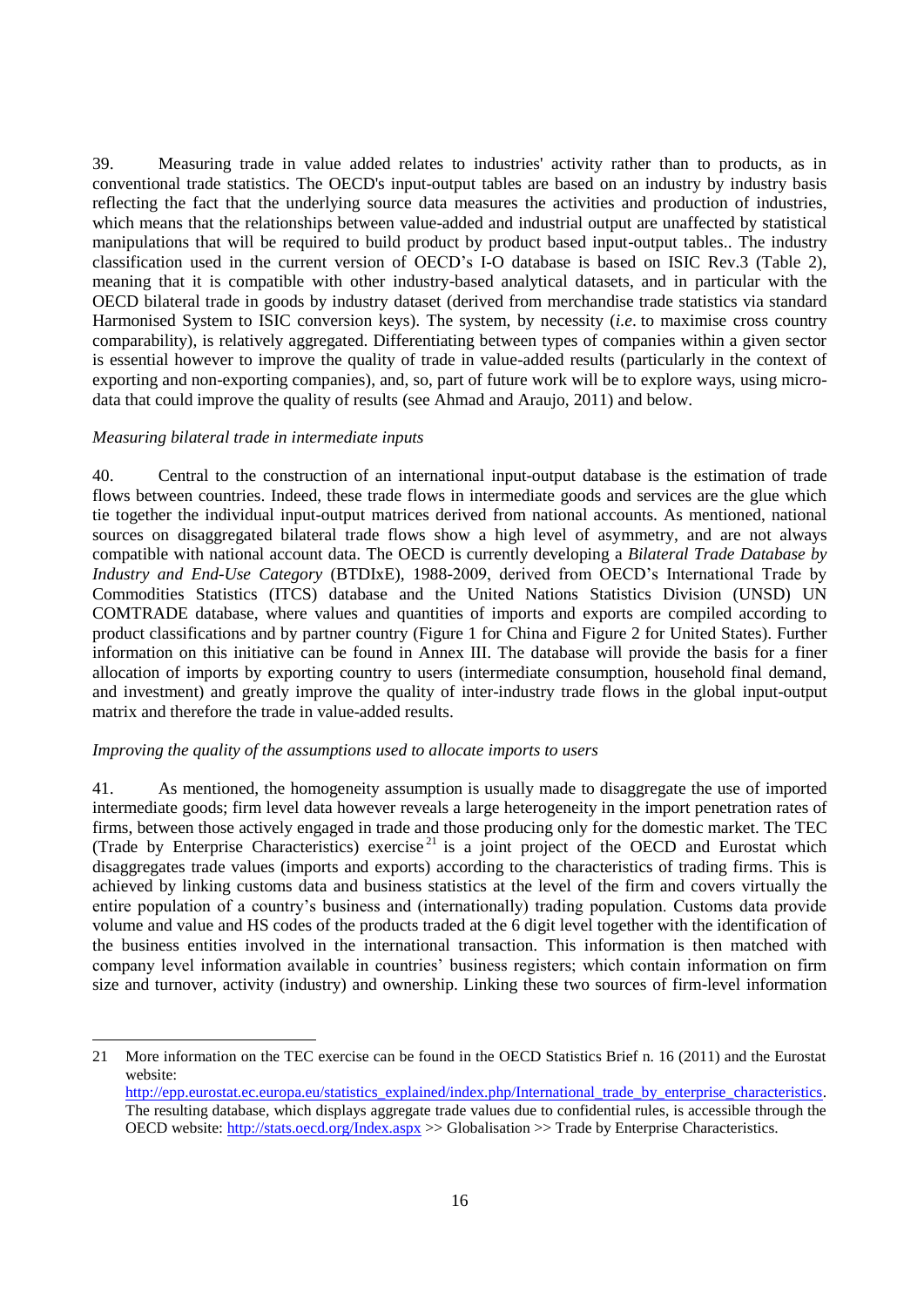allows estimates of firm-level value-added to be derived and provides characteristics of the firms engaged in value-added creation through exports and/or imports.

42. As such, the TEC database provides a unique opportunity to further refine the quality of the import data used in the I-O tables and also to create sub-categories of industry groups that discriminate between export intensive, import intensive, import/export intensive firms and other firms, allowing for a more detailed understanding of international production networks.

43. One of the challenges in using the TEC database in this way relates to fact that many exporting and importing companies are classified to the wholesale sector, even if the wholesaler just reflects the distribution or purchasing arm of a manufacturer. Linking these wholesalers to the manufacturing part of the company therefore will form an important part of the work.

## *Constructing improved estimates of bilateral trade in services*

44. This is perhaps one of the most challenging statistical issues faced in the construction of an international input-output table, as statistics covering bilateral trade in services are generally only available for most countries (in a comparable way) at the total services level. Some countries are able to provide breakdowns of trade in services using the Extended Balance of Payments (2002) breakdown (which has recently been revised, EBOPS 2008) but not typically on a bilateral basis.

45. The OECD plans to investigate the scope for using raw data as the basis of the construction of a Bilateral Trade in Services database by creating links between the detailed EBOPS data and the total services bilateral trade data. Some work in this area using gravity modelling has already been conducted and the aim is to explore how this work could be refined and indeed automated for future assimilation into a global input-output table. The TEC database offers considerable potential scope here as well. In the interim the provisional results from the earlier work and standard methods, such as  $RAS^{22}$ , for allocating international trade in services between industries will be used in constructing global input-output tables.

## **3. Concluding remarks: challenges ahead**

46. As described above, the OECD and WTO have been closely cooperating with other stakeholders involved or interested in the issue of producing estimates of trade in value-added, and is. However, many statistical and methodological issues remain to be resolved. In particular, much more can be done to improve the quality of these estimates: particularly concerning the quality of detailed bilateral trade in intermediates (for both goods and services). More generally, "best practices" need to be established when trade and national accounts divergences cannot be resolved simply, and diverging sources need to be arbitraged. These best practices and their documentation should build on the existing experience accumulated in various national and international initiatives and projects.

47. Given the importance of the subject, the OECD and WTO will be looking to engage more closely with their networks of official statistics institutes and other international organisations in the coming years in order to attempt to mainstream the production of trade in value-added statistics, such that their quality can be considered in the same light as other official statistics. Most initiatives have taken place as time-limited or one-off special projects, with the exception of those conducted by IDE-JETRO and OECD. It is now essential to take stock of the experience accumulated, and mainstream the subject into the regular work of the international statistical system. Such mainstreaming would, in turn, provide an official mandate for funding the related activities and provide a source of official statistics that are recognised as

<sup>22</sup> . See for example, Parikh (1979).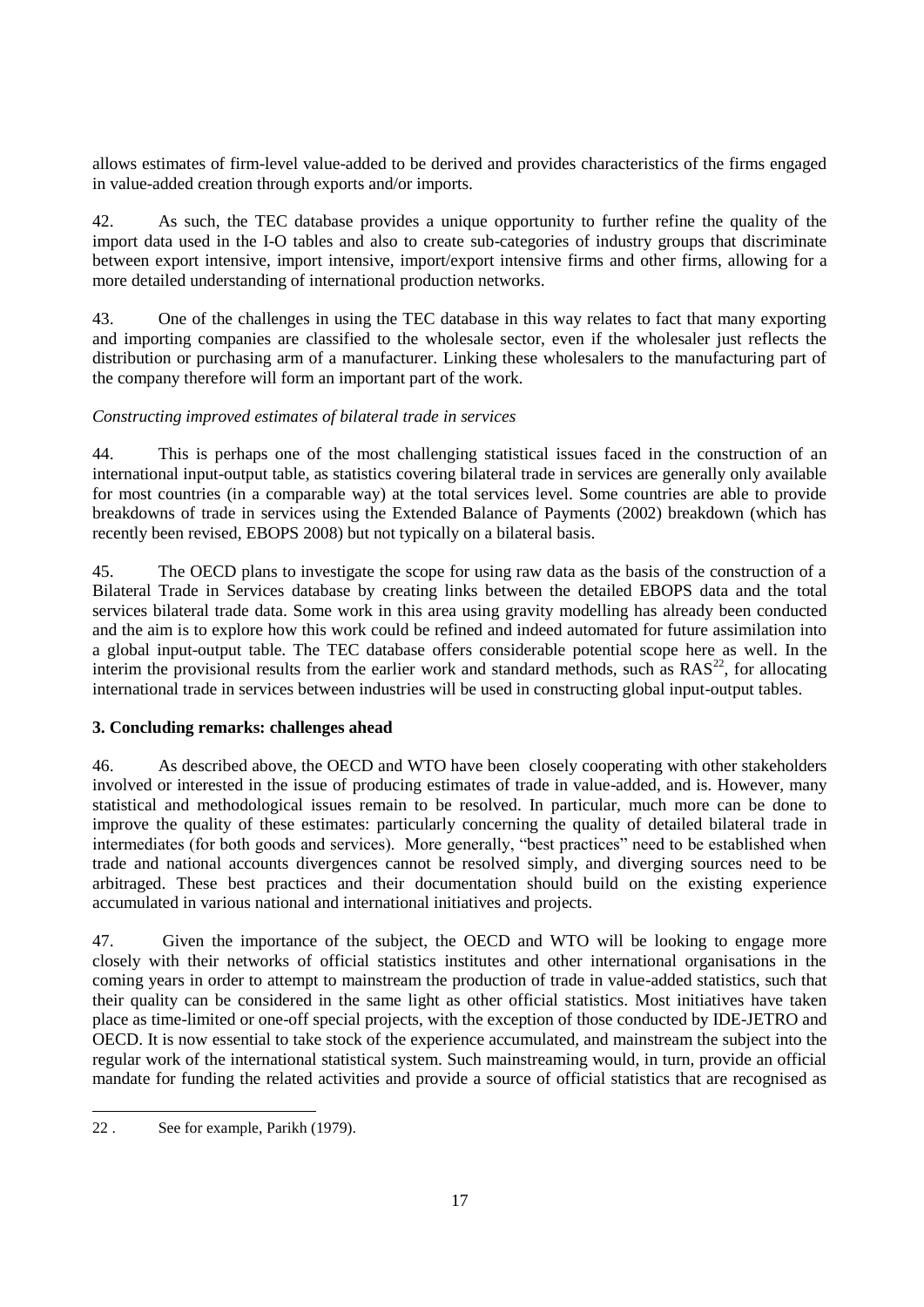such by the international statistical community. OECD has already developed the institutional and technical capacity to shoulder the technical responsibilities of such an undertaking, capitalising on its network of official statistics institutions. Both, OECD and WTO have strong networks in the area of trade policy and can therefore provide the proper institutional environment to maintain and expand the existing network of experts and projects working on this subject, and channel the results and their policy implications to the most appropriate international fora. "Different means of calculating trade is relevant well beyond…the politics of bilateral trade balances. […], trade shifts from a one-to-one balance into a network of value-added chains, where interdependence dominates and everyone can win."<sup>23</sup>

48. Clearly the key technical challenges in the immediate future concern the quality of trade statistics and the assumptions made to allocate imports to users (industries/consumers). In addition, there are a number of issues that arise from the recent revision to the System of National Accounts (2008 SNA) and Balance of Payments Manual (BPM6) which provide the underlying basis for international trade transactions and indeed those recorded in input-output tables. Chief amongst these concerns changes made to the recording of 'goods sent abroad for processing' and 'merchanting'. But other important changes have been made too, such as the recognition that 'research and development' expenditures should be recorded as investment, which directly changes value-added. Indeed the recognition of R&D as investment shines a spot-light on other intellectual property products and on the importance of flows of income as opposed to only value-added. Again the institutional networks of the OECD and its partner international organisations in the international statistics community are well placed to provide an umbrella for these issues to be further developed.

49. Finally, a crucial practical challenge is communicating pertinent output concerning trade in value added in ways that are easily understood and interpreted by policy makers in general —and trade negotiators in particular— as well as non I-O practitioners in general (including economic researchers and journalists). Meaningful trade in value added statistics and indicators should be presented in simple, unambiguous, terms whether via summary tables or via graphical output – the latter, possibly exploiting recent advances in software for producing 'dynamic' graphs for online visualisation. Significant efforts to develop robust indicators of international trade in value added should be accompanied by **effective communication** to target audiences.

<sup>23</sup> . Pascal Lamy, Financial Times, 24 January 2011.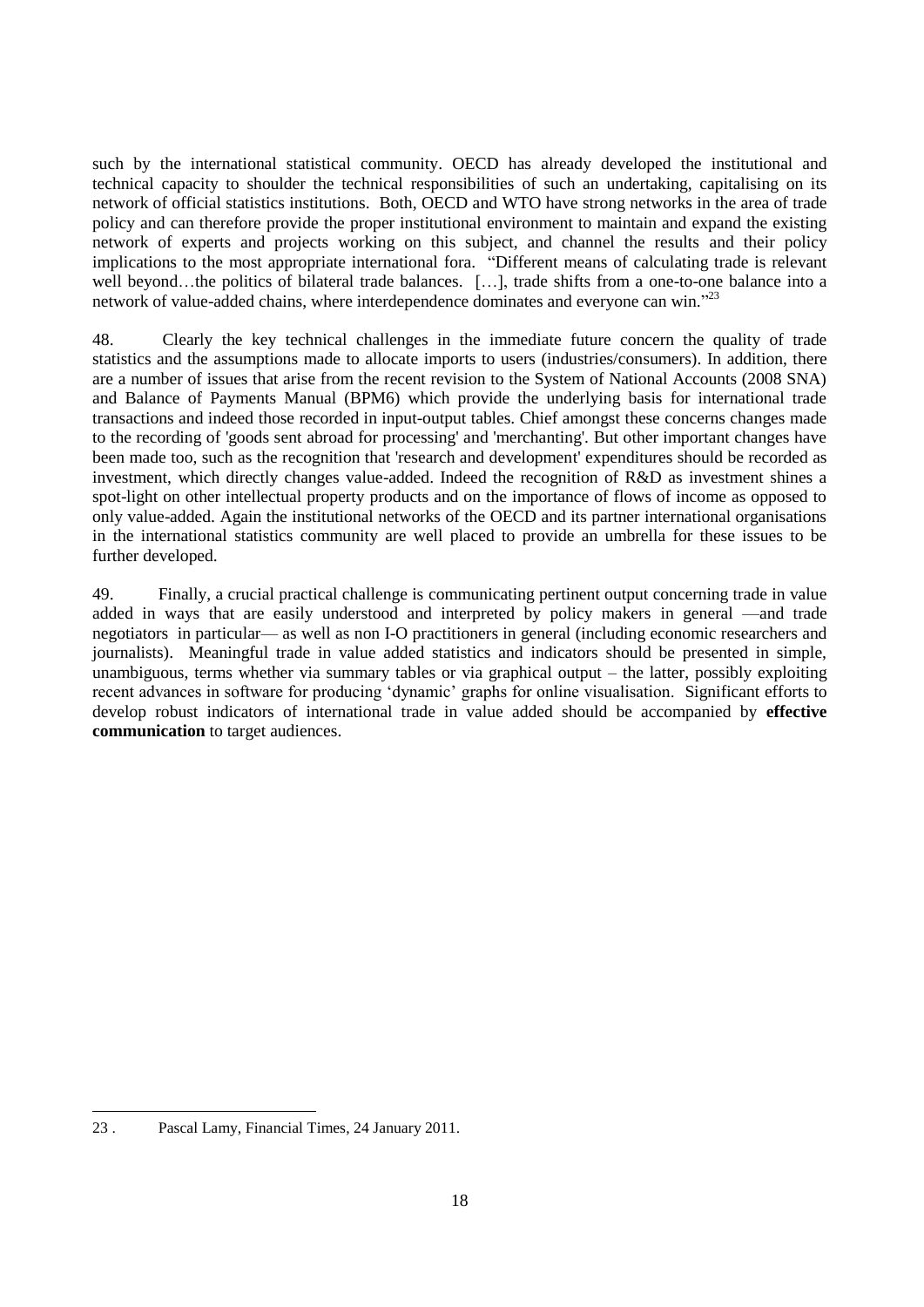### **ANNEX I - A BRIEF OVERVIEW OF THE LITERATURE ON TRADE IN VALUE-ADDED**

Even if global manufacturing through international supply chains has become a major characteristic of the international economy in the past 20 years, reflections about the global nature of production date from much earlier times. A first intent to formalize it is attributed to Leontief in the 1960s (Leontief and Strout, 1963).

Current reflections on the value-added content of international trade stem from two streams of economic literature. The first one deals with the importance of trade in intermediate goods and services. This is not a new topic as Sanyal and Jones already noted in a seminal paper published in 1982 that the bulk of international trade was in intermediate products and that trade in intermediates did not consist mainly of raw material or primary inputs but of products that had already received some value-added (the authors called them 'middle products'). Today, trade in intermediates accounts for about 56% of world trade in the case of goods and 70% in the case of services (Miroudot *et al.*, 2009). The growth of trade in intermediates has been highlighted in various recent surveys, in particular in Asia (see for example, Hayakawa, 2007). Looking at trade in intermediate goods and services is the first step in the measurement of trade in value-added.

Following the definition introduced by Hummels *et al*. (2001), the second stream of literature focuses on "vertical trade". This later expression refers to the vertical specialization of trade which is the consequence of the international fragmentation of production. There is vertical trade when three conditions are met: (1) a good (or service) is produced in two or more sequential stages; (2) two or more countries provide value-added during the production process; and (3) at least one country uses imported inputs in the process and some of the output is exported. When taking into account both direct and indirect imported inputs, as suggested by Hummels *et al.* (2001), the vertical specialisation share (VS share) of world trade is about 25%.

The literature on vertical trade aims at measuring sequential trade in vertical production chains by looking at the import content of exports. Trade in value-added is a broader concept but shares with this literature a common concern: how can we distinguish the foreign and domestic value-added in gross exports. Coefficients from imports and domestic matrices in input-output tables are used to operate this distinction. One issue that has been identified is the use of the same coefficients for the production sold on the domestic market and for exports, in particular in countries with a high level of "processing trade" such as China (see Koopman *et al.*, 2008).

The first papers to explicitly refer to a measurement of the value-added of trade (with some empirical measurement) requiring explicitly an international input-output framework are Daudin *et al*. (2006, 2009), Johnson and Noguera (2010) and Koopman *et al.* (2011). The implications for official statistics and national accounts can be found in Escaith (2008). The three studies rely on the GTAP database to calculate trade flows in value-added. Daudin *et al.* (2009) identify "who produces what and for whom" by reallocating the value-added contained in final goods to each country participating in their production. In addition to the VS share of Hummels *et al.* (2001), the authors calculate the share of exports used as inputs to further exports and the domestic content of imports (that is domestic value added that comes back to the country through intermediates originally exported and re-imported within more processed products). Johnson and Noguera (2010) present similar calculations but based on a different decomposition of valueadded exports. They focus on bilateral trade flows and calculate the ratio of value added to gross exports, a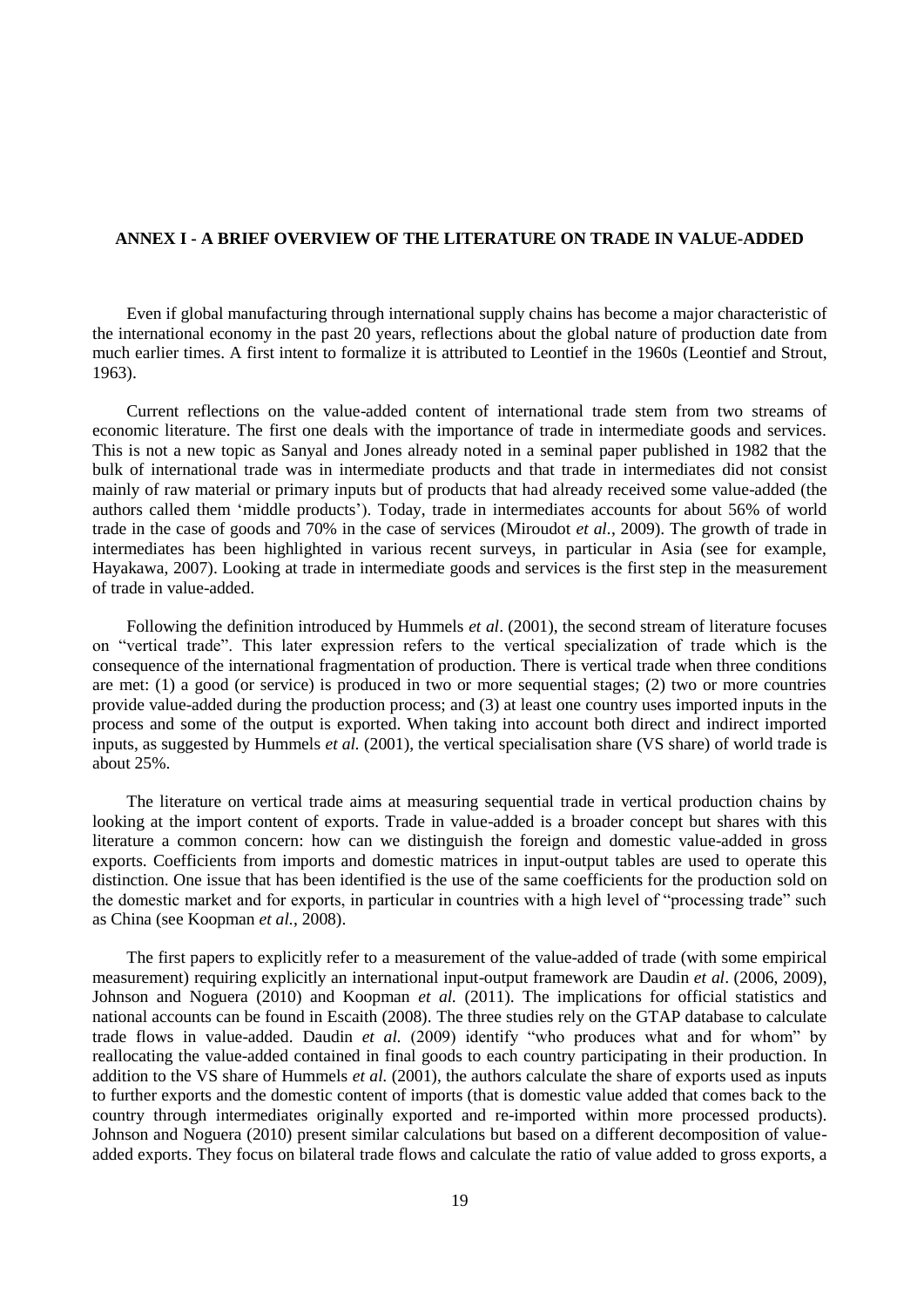measure of the intensity of production sharing. As an illustration, they show that the US-China bilateral imbalance in 2004 is 30-40% smaller when measured in value-added terms. As opposed to Hummels *et al.*  (2001), their framework allows two-way trade in intermediates (each country can both import and export intermediates while in the VS framework the last country exports final goods only).

Koopman *et al*. (2011) provide a full decomposition of value-added exports in a single conceptual framework that encompasses all the previous measures. Exports are first decomposed into domestic valueadded, returned domestic value added (domestic value added that comes back incorporated in foreign inputs produced with domestic inputs) and foreign value-added. Domestic value-added is then split between exports absorbed by direct importers and indirect exports sent to third countries. By taking into account the returned domestic VA and the indirect exports to third countries, two sources of indirect valueadded exports are taken into account and the decomposition is complete (thus matching standard trade data in gross terms when all the decomposed values are aggregated).

Between the pioneering work of Hummels *et al.* (2001) and these latest studies, the conceptual framework has been enhanced and we now have a full understanding of what constitutes trade in valueadded terms. The exercise consists in distinguishing domestic and foreign value-added. But, as previously pointed out, the difficulty is that "domestic value-added" can be found indirectly in imports of foreign inputs (as 'returned domestic VA') and when exported to another country can be also indirectly found in exports from third-countries. The field is therefore not only extremely relevant, but also fully mature for its full inclusion in official statistics (Escaith, 2008). When fully accounting for this, one can have a clear distinction between the foreign and domestic value-added. The next step in the analysis is to provide a full decomposition of the foreign value-added according to the country of origin of the VA. There are also issues with such decomposition but the techniques are basically the ones reviewed in the above literature.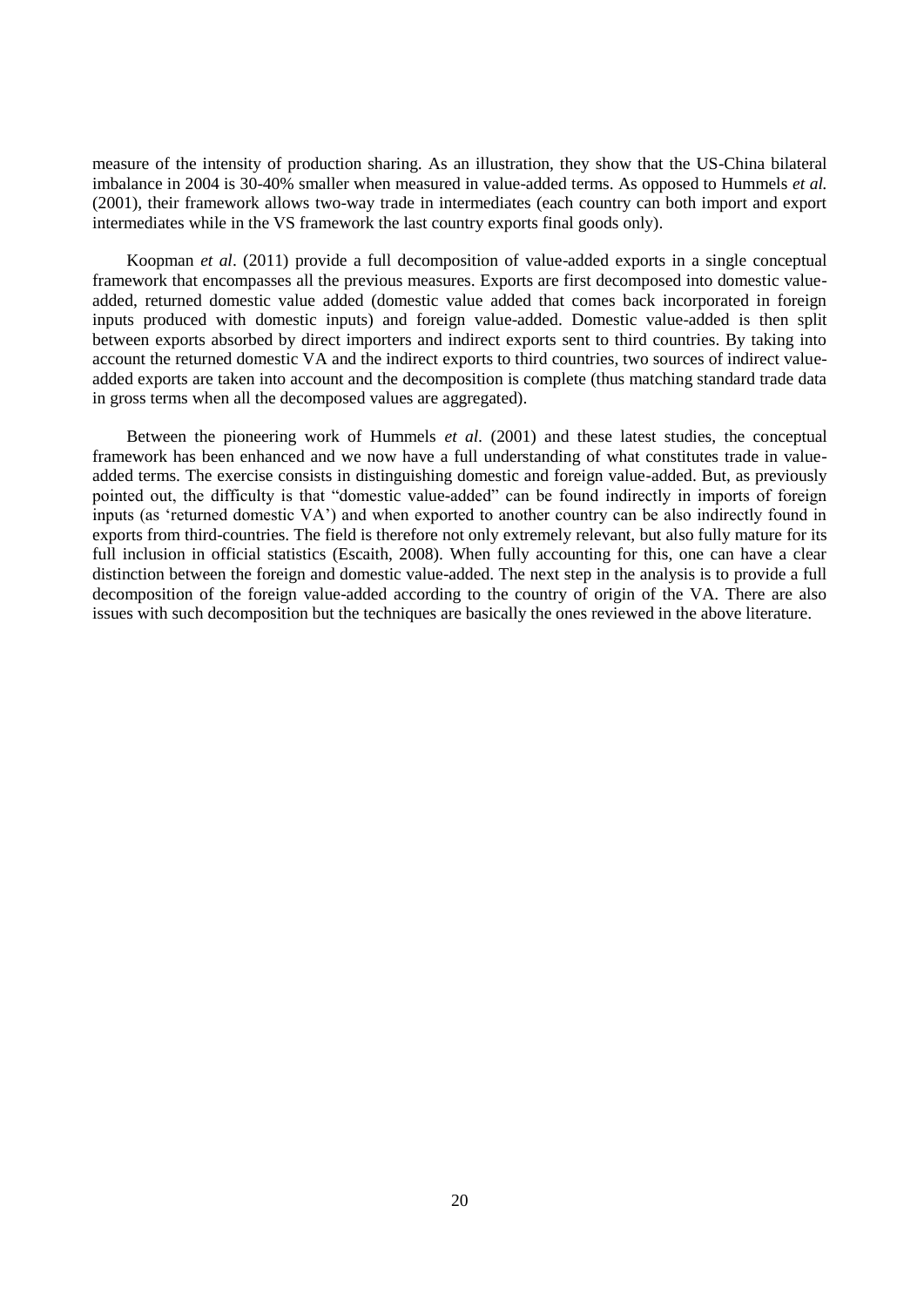### **ANNEX II - ON-GOING PROJECTS AND INITIATIVES ON THE CONSTRUCTION OF INTERNATIONAL INPUT-OUTPUT TABLES**

In the last two years, the papers that have put the emphasis on trade in value-added have stimulated the research on input-output analysis and international trade. There are several projects that aim at producing international input-output tables that can be used to calculate the domestic and foreign content of bilateral trade flows. Table 3 below gives an overview of existing initiatives regarding the construction of such tables. It should be noted that inter-country I-O tables only represent the first step in the production of trade statistics in value-added terms. Some of these projects do not have as a primary objective the estimation of such statistics and international input-output tables are useful for many other analytical purposes.

One of the oldest attempts to develop a systematic international input-output data base derived from official sources deals with Asian countries and the US. This project has been implemented by the Institute of Developing Economies, affiliated with Japanese External Trade Organization. IDE-JETRO has a set of US-Asian tables covering 10 countries, 76 sectors and 4 years.<sup>24</sup> They have additional bilateral tables, including China-Japan. While the country coverage is limited to the US and Asia, one advantage of these tables is that firm surveys are used to allocate imports of intermediates across partner countries. In other projects, this allocation relies only on statistical imputation methods. IDE-JETRO has been cooperating with WTO to explore more in details the trade-related implications of global and regional production networks, and compare the relative merits of the different measurement methodologies suggested by the literature (see above, paragraphs 9 and following).

The first studies on the value-added of trade have relied on the GTAP database and more specifically its set of international input-output tables. GTAP database is a non-official data set, hosted by Purdue University. It has a world-wide coverage which includes more than 90 individual countries, remaining economies being bundled together in regions. Being research-oriented and especially designed for the community of Computable General Equilibrium Model users, GTAP data are internally consistent. Nevertheless, data benchmarking and arbitraging for consistency may lead to discrepancies with original national accounts. This may limit its use for international organizations which need to source their estimate to national sources as closely as possible. The GTAP database version 7 covers the year 2004 and includes 113 regions (94 countries and 19 composite regions) and 57 industries.<sup>25</sup> Single country I-O tables are contributed to GTAP by individual researchers and then harmonised and reconciled with other macroeconomic data. The advantage of this process is that the database has a wide coverage and is very detailed but the drawback is that tables from different years and heterogeneous sources are put together.

As the aim of the GTAP project is to build a Computable General Equilibrium (CGE) model of trade, the emphasis is on completeness and how to design a full representation of world trade relations. The primary concern is not to measure the value-added content of trade in a way consistent with official statistics. Yet, many initiatives related to trade in value added, more closely related to economic research than statistical developments, have based their work on the GTAP data bases. It is in particular the case of

<sup>24.</sup> Asian International Input-Output Table 2000, Statistical Data Series No. 89 Explanatory notes.

<sup>25.</sup> See Walmsley and Lakatos (2008) for a description of I-O tables in GTAP.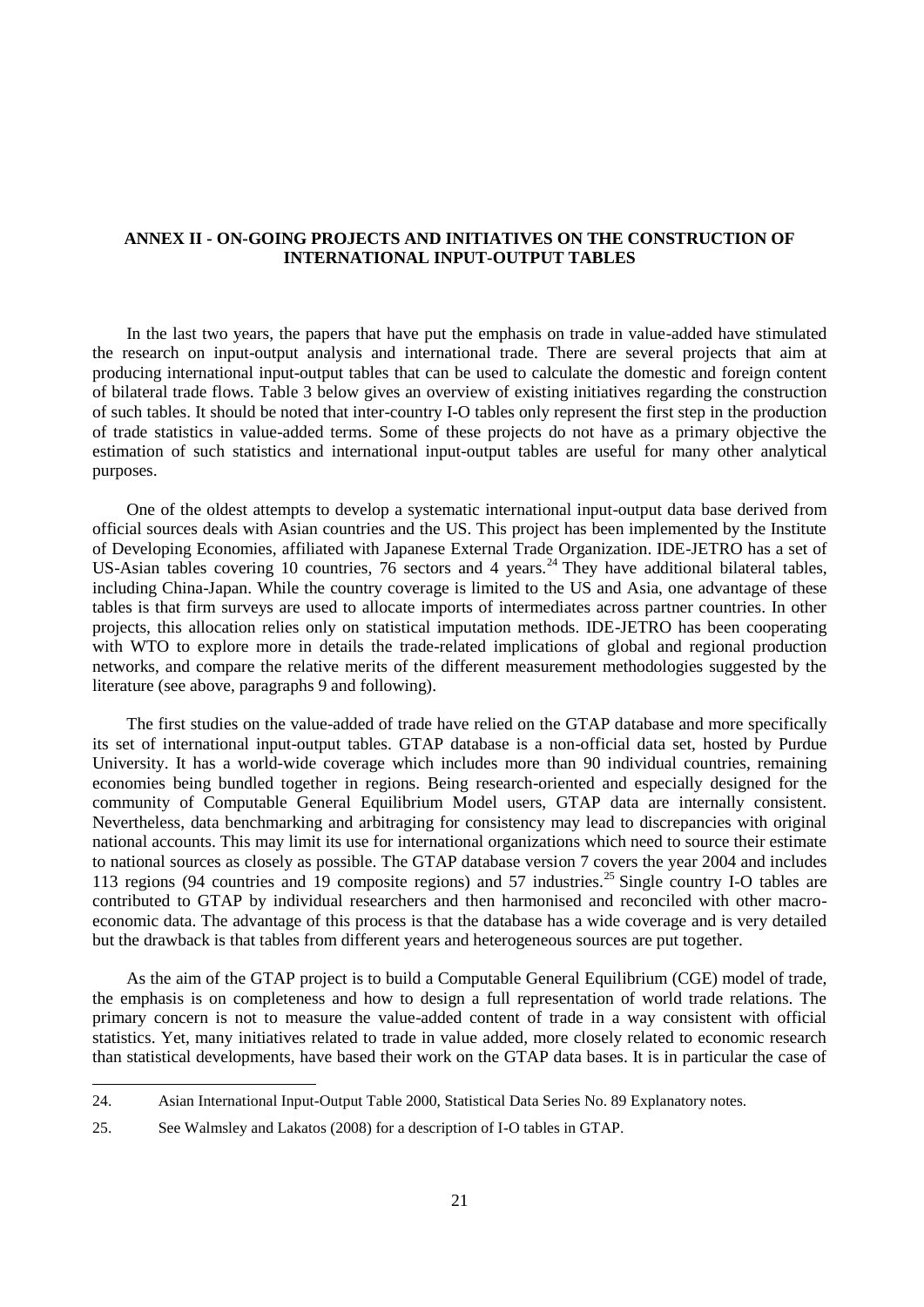many papers referred to in this note, such as Daudin *et al*. (2006, 2009), Johnson and Noguera (2010) and Koopman *et al*. (2011).

While data are already available for selected years in the case of GTAP and Asian I-O tables, there are four other major initiatives where the construction of the tables is still an on-going process. First, the World Input-Output Database (WIOD) project<sup>26</sup> is being undertaken by a consortium of 11 institutions funded by the European Union (under the  $7<sup>th</sup>$  Framework Program or FP7). WIOD is developing intercountry tables for the 27 EU economies and 13 additional countries. The main source is national Supply-Use tables rather than I-O tables with the advantage that time-series will be estimated for the period 1995- 2009. WIOD tables, expected in mid-2012, will be based on official National Accounts statistics and will use an end-use classification to allocate trade flows across partner countries.

The OECD, which is part of the WIOD consortium, has also developed a model of inter-country tables based on its I-O database (see Section 2 of this note). Finally, the AISHA and EXOPIOL projects (the later also funded by the European Commission) are mentioned in the Table below but developed more specifically to analyse environmental issues.

| <b>Project</b>                                                                                                       | <b>Institution</b>                                                   | <b>Sources</b>                                                                                                            | <b>Number of</b><br>countries | <b>Number of</b><br><b>industries</b>             | <b>Available</b><br><b>vears</b>            |
|----------------------------------------------------------------------------------------------------------------------|----------------------------------------------------------------------|---------------------------------------------------------------------------------------------------------------------------|-------------------------------|---------------------------------------------------|---------------------------------------------|
| <b>AISHA</b>                                                                                                         | University of Sydney                                                 | Based on national I-O tables optimized<br>and reconciled through a mathematical<br>model                                  | 160 countries                 | 25-500 (national<br>number of sectors is<br>kept) | 2000-2008 (time<br>series)                  |
| Asian International Input-<br>Output Tables                                                                          | <b>IDE-JETRO</b>                                                     | National accounts and firm surveys                                                                                        | 10 economies                  | 76 sectors                                        | 1975, 1985, 1990,<br>1995, 2000 and<br>2005 |
| A new environmental<br>accounting framework using<br>externality data and I-O tools<br>for policy analysis (EXIOPOL) | 18 universities and research centers<br>from Europe, China and India | National I-O tables and supply-use tables                                                                                 | 43 countries                  | 129 industries and<br>products                    | 2000                                        |
| Global Trade Analysis Project<br>$(GTAP$ ver 8)                                                                      | Purdue University, consortium of 27<br>institutions                  | Contributions from members of the GTAP<br>network (includes various sources and is<br>not limited to official statistics) | 129 regions                   | 57 sectors (GTAP<br>commodities)                  | 2004 / 2007                                 |
| OECD Inter-country Input-<br>Output database                                                                         | <b>OECD</b>                                                          | National I-O and supply-use tables and<br>National Accounts                                                               | 55 countries +<br>RoW         | 37 sectors                                        | 1995,2000, 2005<br>and 2009                 |
| World Input-Output Database                                                                                          | University of Groningen, consortium<br>of 11 institutions            | National accounts (supply-use tables)                                                                                     | 40 countries                  | 35 industries and 59<br>products                  | 1995-2009 (time<br>series)                  |

|  | Table 3. On-going projects on the construction of international input-output tables |  |
|--|-------------------------------------------------------------------------------------|--|
|  |                                                                                     |  |

At this stage of the research on trade in value-added, this is useful to be able to compare several sources and data estimated according to different methodologies. The plurality of projects should not be seen as a duplication of work as the initiatives described in Table 3 are all of a different nature and complementary.

As previously emphasised, international I-O tables address many issues beyond trade and have multiple uses. This is, however, important in the future to find some convergence on the way data are collected and estimated, and define best practices for both the data collection and the measurement methods. The identification of "best practices", a common procedure in official statistics, would greatly reduce the cost of replicating and extending present initiatives.<sup>27</sup> Some of the above mentioned projects

<sup>26.</sup> See [www.wiod.org.](http://www.wiod.org/)

<sup>27.</sup> Some regions like Africa and Western Asia are still absent from a systematic coverage based on official data, while they would probably benefit most from a better understanding between vertical trade, trade in tasks and development.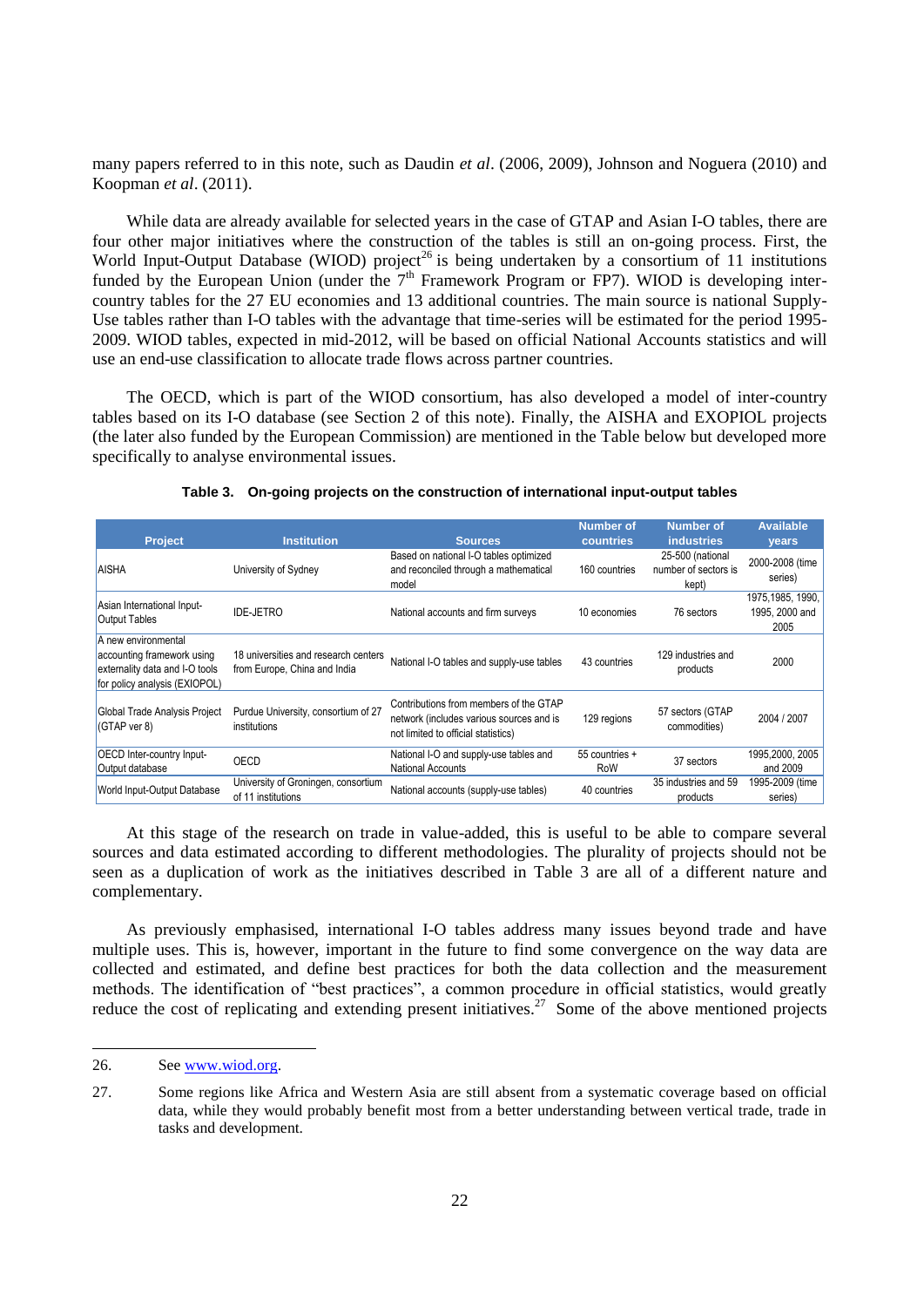are limited in time and one concern should be to institutionalize the construction of trade statistics in valueadded terms. This is why the present note encourages further co-operation between international organizations, with national statistics offices and other research institutions to complement the work that has already been done and converge to a set of commonly accepted computation methods and imputation techniques which could form, for the time being, the "best practices" for estimating trade in value added.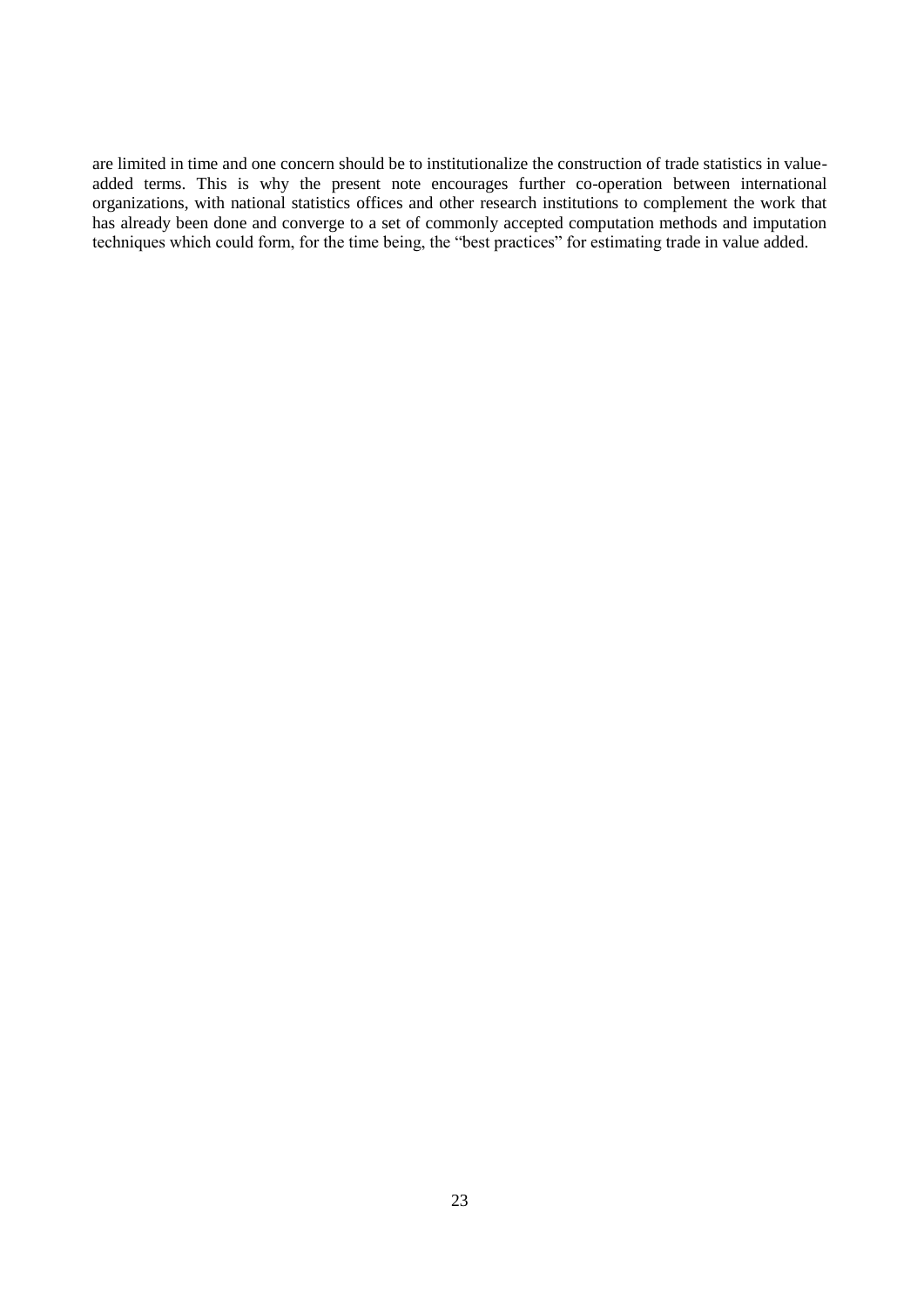# **ANNEX III - BILATERAL TRADE DATABASE BY INDUSTRY AND END-USE CATEGORY**

The OECD is currently developing a *Bilateral Trade Database by Industry and End-Use Category* (BTDIxE), 1988-2009, derived from OECD's International Trade by Commodities Statistics (ITCS) database and the United Nations Statistics Division (UNSD) UN COMTRADE database, where values and quantities of imports and exports are compiled according to product classifications and by partner country (Figure 1 for China and Figure 2 for United States).

The OECD International Trade by Commodities Statistics (ITCS) database is updated on the basis of annual data submissions received from OECD Member Countries and, in some cases, from EUROSTAT. Due to the convergence of OECD ITCS and UNSD COMTRADE<sup>28</sup> updating processes, data sharing and other related co-operation between the two organisations, tables can also be computed for non-OECD members as declaring countries, notably the countries which belong to the OECD *Enhanced Engagement Programme*, namely Brazil, China, India, Indonesia and South Africa.

In ITCS and COMTRADE, data are classified by declaring country (*i.e.* the country supplying the information), by partner country (*i.e.* origin of imports and destination of exports), and by product (*i.e*. according to Harmonized System (HS)). In both data sources, trade flows are stored according to the product classification used by the declaring country at the time of data collection. In general, source data are held according to Standard International Trade Classification (SITC) Rev. 2 for the time period 1978- 1987, the Harmonized System (1988) for 1988-1995, HS Rev. 1 (1996) for 1996-2001, HS Rev. 2 (2002) for 2002-2006 and HS Rev.3 (2007) from 2007 onwards.

To generate estimates of trade in goods by industry and by end-use category, 6-digit product codes from each version of HS from ITCS and COMTRADE are assigned to a unique ISIC Rev.3 industry and a unique end-use category- and hence SNA basic classes of goods, (see Table 4 below). Thus, 8 sets of conversion keys have been estimated using classification correspondence tables, developed internally by the OECD Directorate for Science Technology and Industry, and available classification correspondence tables published by UNSD.

<sup>28</sup> <http://unstats.un.org/unsd/comtrade/>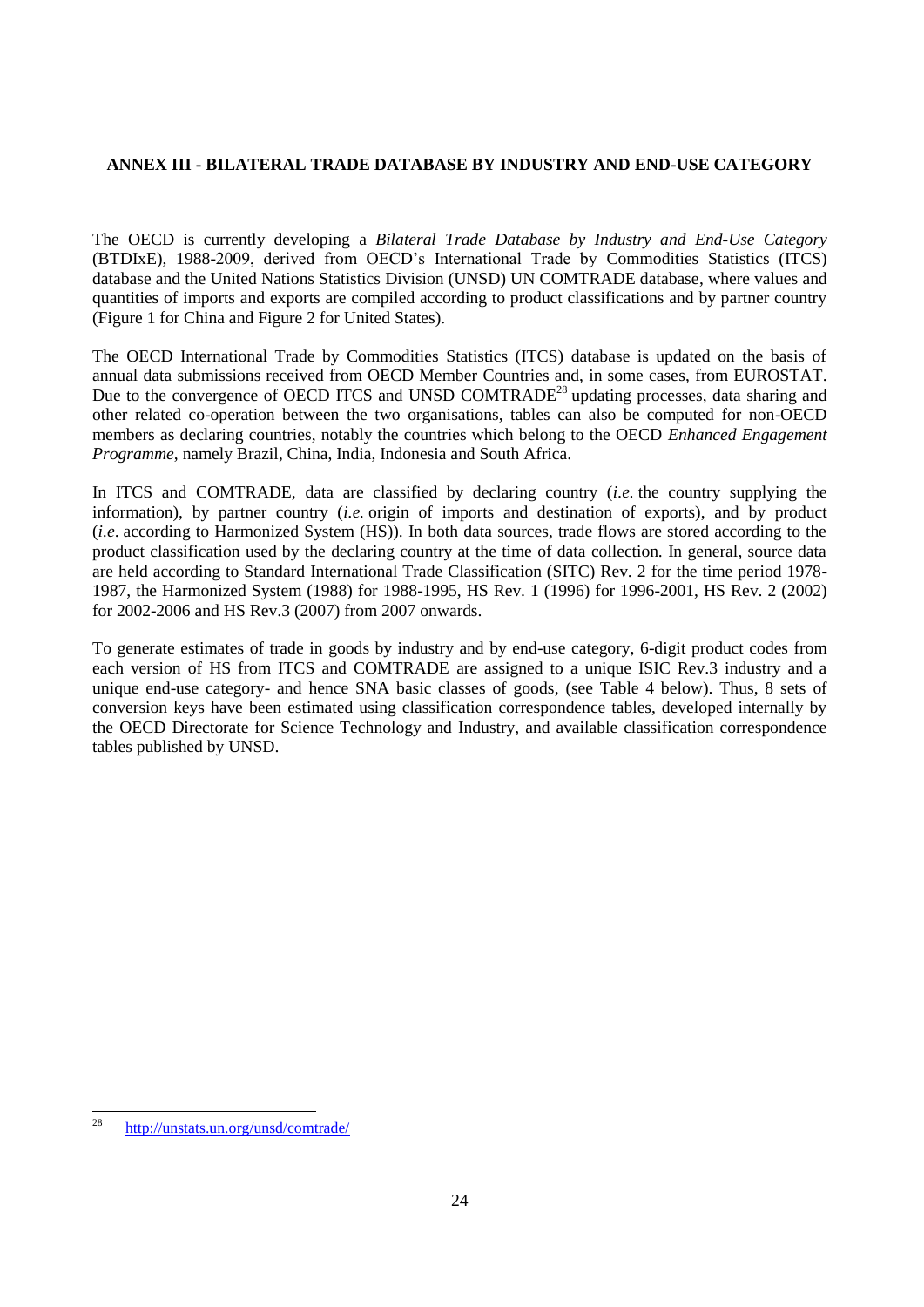



**Figure 2. Export share by industry and end-use category (United States, 1995, 2010)**





Intermediate goods Household consumption Capital goods Personal goods Unspecified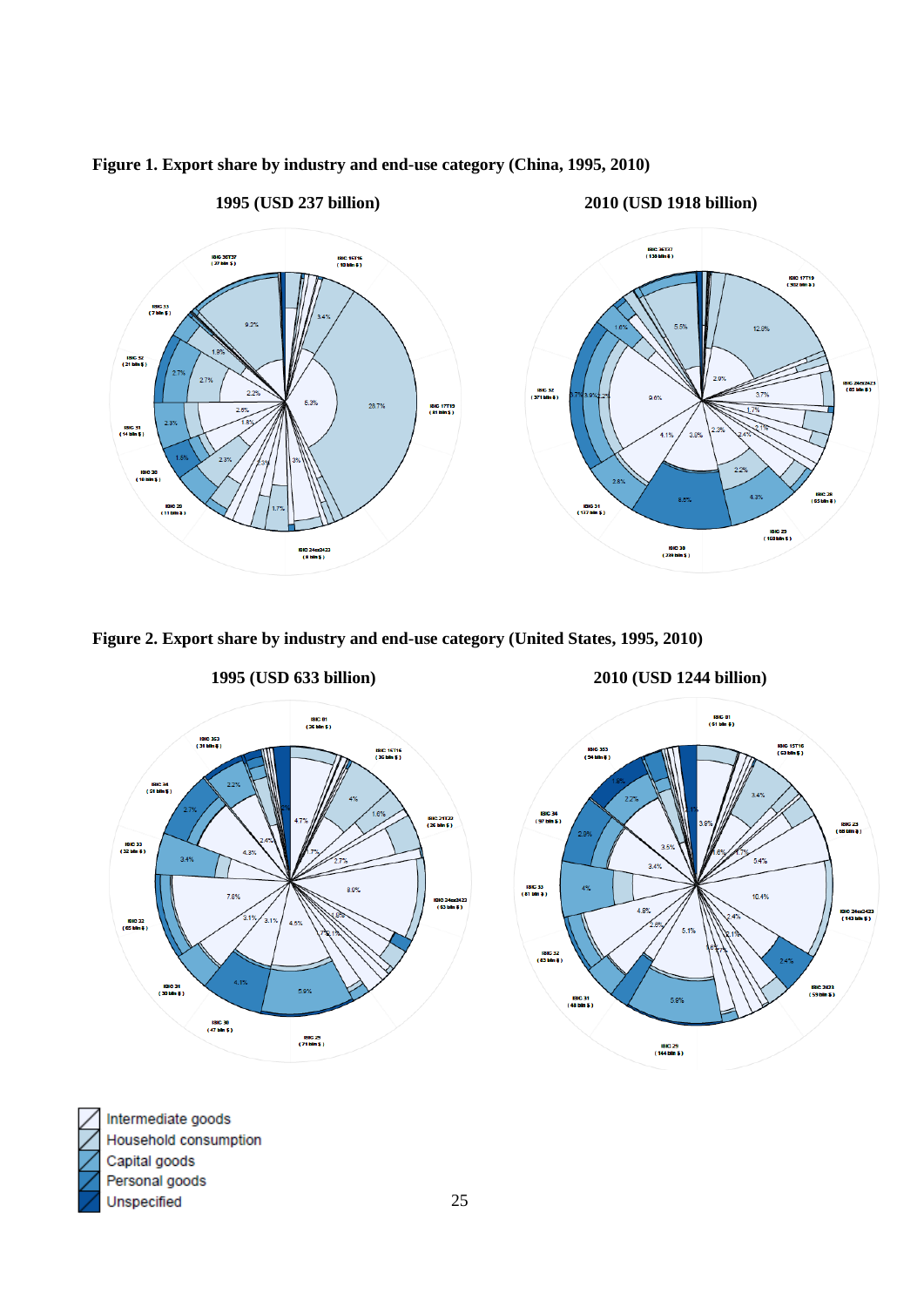

#### **Table 4. Current BEC and SNA classes of goods**

*Sources:* http://unstats.un.org/unsd/cr/registry/regcst.asp?Cl=10&Lg=1 *Note:* Numbers are BEC code

A provisional BTDIxE database is completed in the third quarter of 2011. There are several thorny issues to be considered including:

- **Confidential trade:** There is currently a different treatment in ITCS and UNSD COMTRADE. Standard conversion keys from HS do not account for confidential trade, although if defined at 2 digit HS *chapter* level (*e.g.* the difference between reported 2-digit data and sum of 6-digit components) some can be allocated to ISIC and BEC codes.
- **Re-exports:** Adjustments are required for **re-exports** which are significant for major continental trading hubs. Sufficient data are available in order to adjust for reported trade between China and the rest of the world via *Hong Kong*, but not currently for other major hubs such as Belgium, Netherlands and Singapore, and this will need to be investigated.
- **Identifying used/second-hand capital goods**: HS codes, and thus reported trade in ITCS and COMTRADE cannot differentiate between new and old capital goods (such as second-hand aircraft and ships). Estimating international trade in these flows in a value-added context requires an elaboration of the input-output framework that allows these flows to be recorded in a way that aligns with total global value-added produced in a given period.
- **Final consumption goods as intermediates**: Goods identified as consumer goods in the BEC/SNA classes may be used as intermediates in service activities *e.g*. pharmaceuticals (medical services) and various foodstuffs (catering services), and it will be important to fine-tune the estimation here using feedback loops with input-output data.
- **Unidentified scrap and waste:** Certain types of waste and scrap do not have separate 6-digit HS codes – *e.g.* PCs and other electrical equipment exported (often to developing countries) for recycling.

The development of this database is however only the first step. Integrating the results of this database into a global input-output table will form the major and relevant part of this work for the project. The database will provide the basis for a finer allocation of imports by exporting country to users (intermediate consumption, household final demand, and investment) and greatly improve the quality of inter-industry trade flows in the global input-output matrix and therefore the trade in value-added results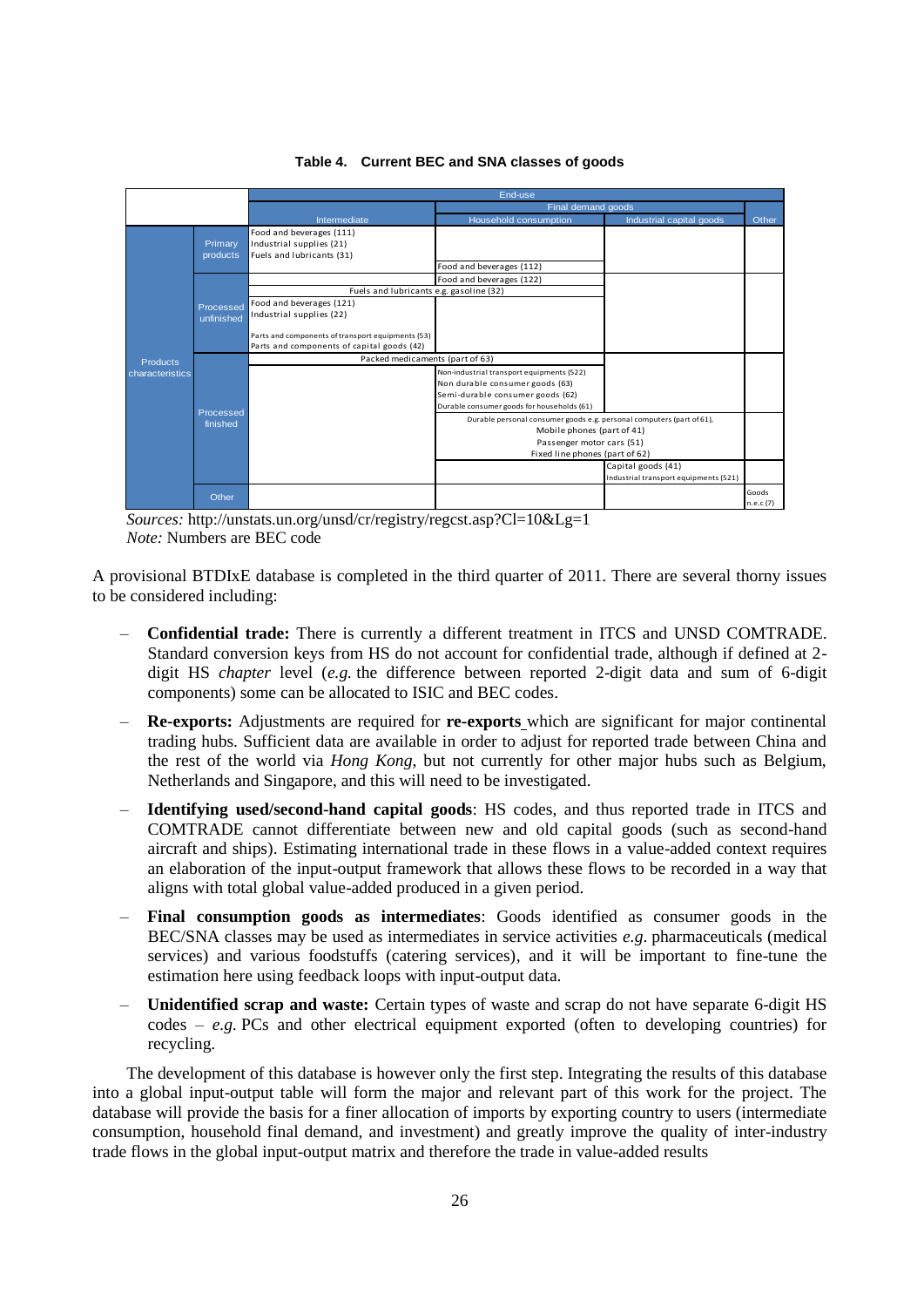### **REFERENCES**

- Ahmad, N and A.Wyckoff (2003). "Carbon Dioxide Emissions Embodied in International Trade of Goods," OECD Science, Technology and Industry Working Papers 2003/15
- Ahmad, N and S. Araujo (2011). "Measuring Trade in Value-Added and Income using Firm-Level data".
- Ali-Yrkkö, J., P. Rouvinen, T. Seppälä and P. Ylä-Anttila (2011). "Who captures value in global supply chains? Case Nokia N95 Smartphone, ETLA Discussion Papers No. 1240, February.
- Daudin, G., C. Rifflart and D. Schweisguth (2009). "Who produces for whom in the world economy?", Document de travail de l'OFCE N° 2009-18, July.
- Dedrick, J., K.L. Kraemer and G. Linden (2010). "Who profits from innovation in global value chains?: a study of the iPod and notebook PCs", *Industrial and Corporate Change* 19(1), 81-116.
- Escaith, H. (2008). « Nouvelle économie industrielle, commerce international et valeur ajoutée: implications statistiques et comptables », Actes du  $12^e$  colloque de l'Association de comptabilité nationale, INSEE-Méthodes, 225-251.
- Escaith, H., N. Lindenberg and S. Miroudot (2010). "International supply chains and trade elasticity in time of global crisis", WTO Staff Working Paper ERSD-2010-08.
- Escaith, H, A.Keck, C. Nee and R.Teh (2011), "Japan's earthquake and tsunami: International trade and global supply chain impacts", VoxEU, 28 April.
- Johnson, R.C. and G. Noguera (2011). "Accounting for intermediates: Production sharing and trade in value added", *Journal of International Economics*, forthcoming.
- Jones, R. and H. Kierzkowski (2001). "A framework for fragmentation". In: S. Arndt and H. Kierzkowski (eds), *Fragmentation: New Production Patterns in the World Economy*, New York: Oxford University Press, 17-34.
- Hayakawa, K. (2007). "Growth of intermediate goods trade in East Asia", *Pacific Economic Review* 12(4), 511-523.
- Koopman, R., Z. Wang and S.-J. Wei (2008). "How much Chinese exports is really made in China Assessing foreign and domestic value-added in gross exports", NBER Working Paper No. 14109.
- Koopman, R., W. Powers, Z. Wang and S.-J. Wei (2011). "Give credit to where credit is due: tracing value added in global production chains", NBER Working Papers Series 16426, September 2010, revised September 2011.
- Lanz, R., Miroudot, s. and A. Ragoussis (2009). "Trade in intermediate goods and services", OECD Trade Policy Working Paper No. 93, OECD.